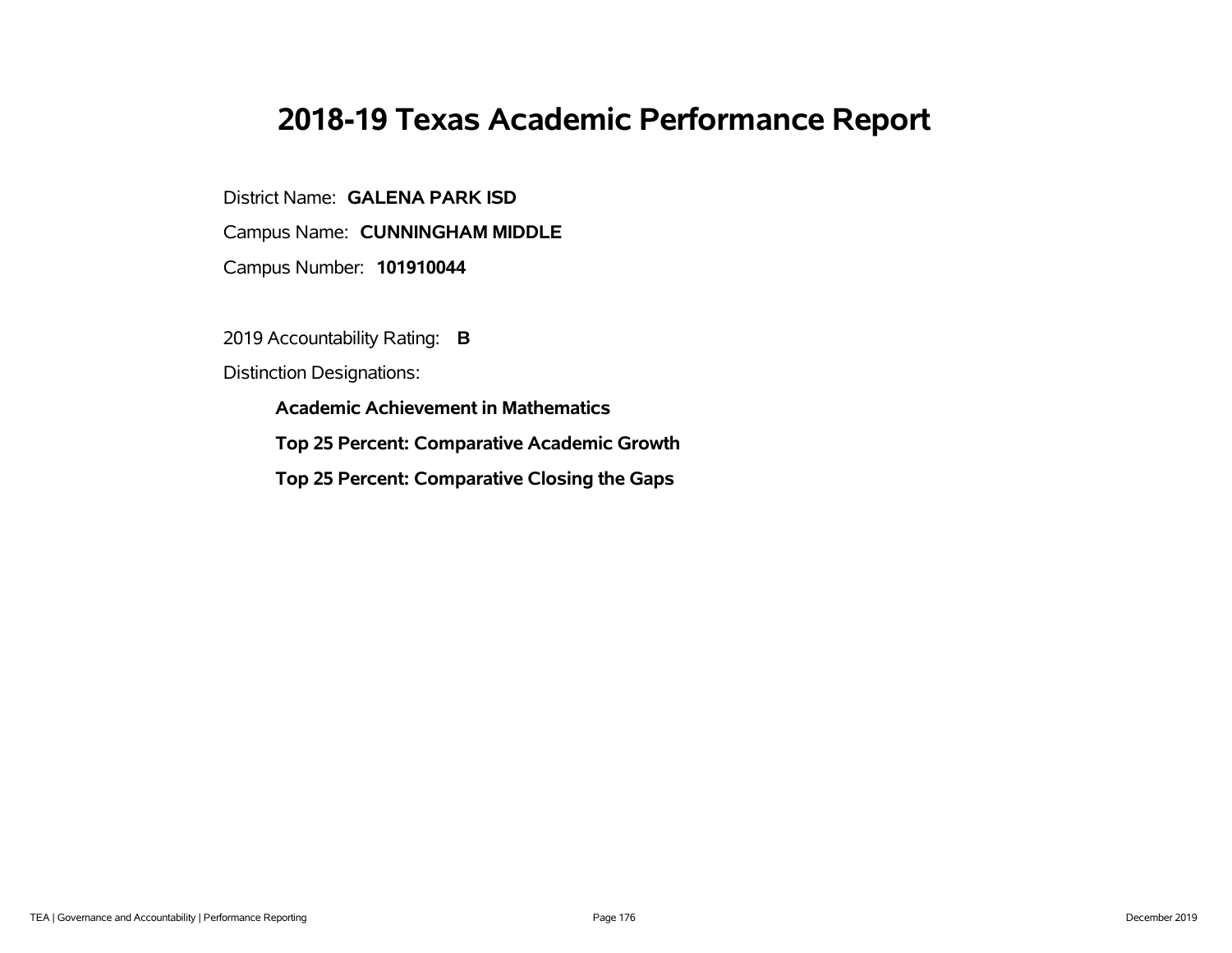This page is intentionally blank.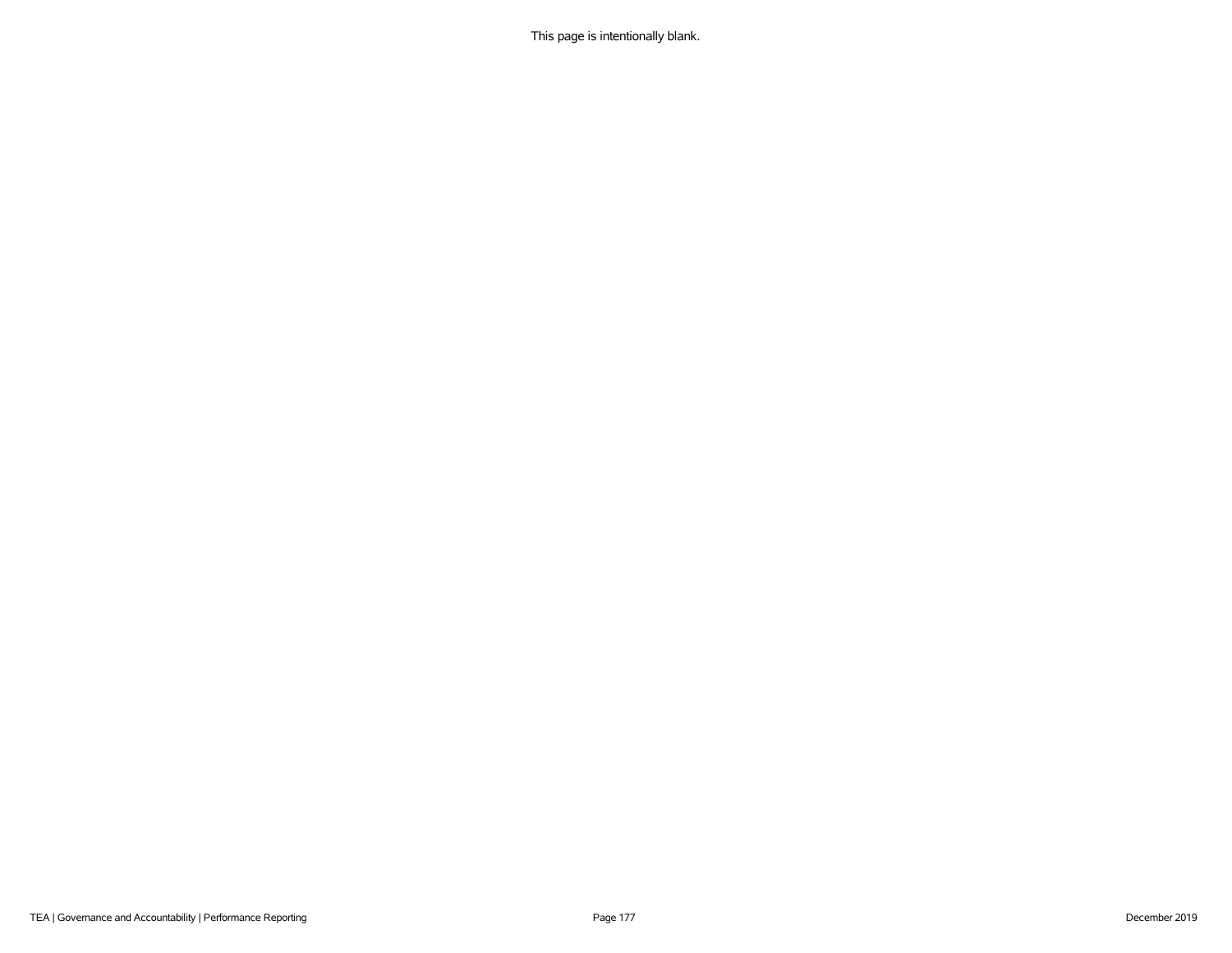Campus Name: CUNNINGHAM MIDDLE **2018-19 Campus STAAR Performance** Grade Span: 07 - 08<br>Campus Number: 101910044 School Type: Middle Campus Number: 101910044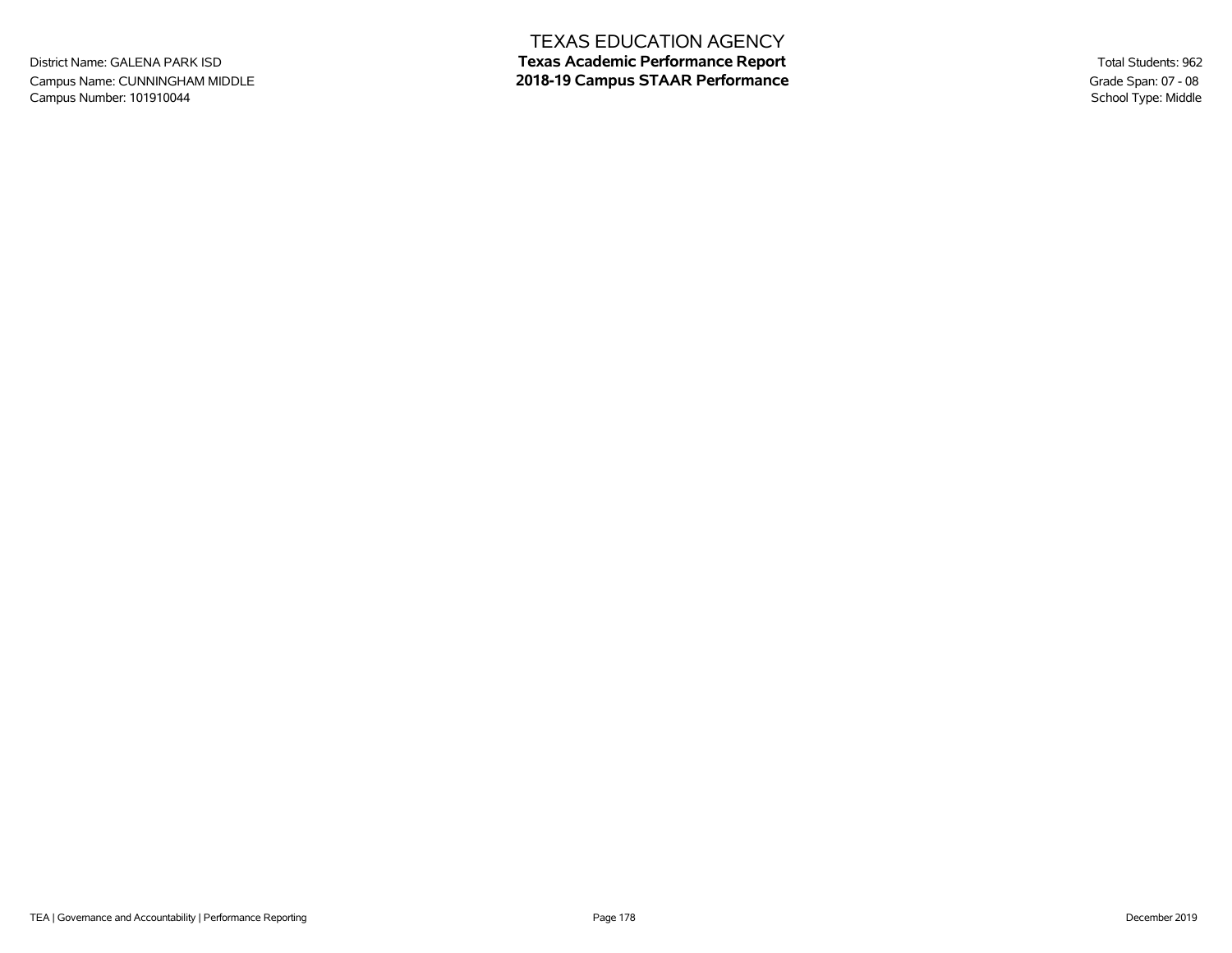District Name: GALENA PARK ISD **Texas Academic Performance Report** Total Students: 962 Campus Name: CUNNINGHAM MIDDLE **2018-19 Campus STAAR Performance** Grade Span: 07 - 08<br>Campus Number: 101910044 School Type: Middle Campus Number: 101910044

|                                                                         |              |            |            |            |                                                    |            |            |                    |                |                                    |                       |                                         |                           |                                      | Non-                          |            | <b>EL</b>                          |
|-------------------------------------------------------------------------|--------------|------------|------------|------------|----------------------------------------------------|------------|------------|--------------------|----------------|------------------------------------|-----------------------|-----------------------------------------|---------------------------|--------------------------------------|-------------------------------|------------|------------------------------------|
|                                                                         |              | State      |            |            | African<br>District Campus American Hispanic White |            |            | American<br>Indian | Asian          | <b>Pacific</b><br>Islander         | Two or<br><b>More</b> | <b>Special</b><br>Ed<br>Races (Current) | Special<br>Ed<br>(Former) | Continu-<br>ously<br><b>Enrolled</b> | Continu-<br>ously<br>Enrolled | Econ       | (Current<br>&<br>Disady Monitored) |
| STAAR Performance Rates by Tested Grade, Subject, and Performance Level |              |            |            |            |                                                    |            |            |                    |                |                                    |                       |                                         |                           |                                      |                               |            |                                    |
| Grade 7 Reading                                                         |              |            |            |            |                                                    |            |            |                    |                |                                    |                       |                                         |                           |                                      |                               |            |                                    |
| At Approaches Grade Level or                                            |              |            |            |            |                                                    |            |            |                    |                |                                    |                       |                                         |                           |                                      |                               |            |                                    |
| Above                                                                   | 2019<br>2018 | 76%<br>74% | 74%<br>73% | 74%<br>75% | 68%<br>72%                                         | 78%<br>76% | 55%<br>75% | $\ast$             | $\ast$<br>100% | $\overline{\phantom{a}}$           | 100%                  | 29%<br>21%                              | 78%<br>$\ast$             | 77%<br>76%                           | 68%<br>74%                    | 72%<br>74% | 76%<br>78%                         |
| At Meets Grade Level or Above                                           | 2019<br>2018 | 49%<br>48% | 43%<br>43% | 41%<br>42% | 34%<br>40%                                         | 46%<br>42% | 9%<br>58%  | $\ast$             | $\ast$<br>67%  | $\blacksquare$                     | $\ast$<br>50%         | 12%<br>9%                               | 67%<br>$\ast$             | 46%<br>43%                           | 33%<br>41%                    | 39%<br>40% | 43%<br>38%                         |
| At Masters Grade Level                                                  | 2019<br>2018 | 29%<br>29% | 20%<br>22% | 16%<br>20% | 12%<br>15%                                         | 19%<br>22% | 9%<br>17%  | $\ast$             | $\ast$<br>33%  | $\overline{a}$                     | $\ast$<br>17%         | 2%<br>3%                                | 11%<br>∗                  | 19%<br>21%                           | 12%<br>17%                    | 14%<br>19% | 19%<br>20%                         |
| Grade 7 Mathematics                                                     |              |            |            |            |                                                    |            |            |                    |                |                                    |                       |                                         |                           |                                      |                               |            |                                    |
| At Approaches Grade Level or                                            |              |            |            |            |                                                    |            |            |                    |                |                                    |                       |                                         |                           |                                      |                               |            |                                    |
| Above                                                                   | 2019         | 75%        | 69%        | 71%        | 70%                                                | 72%        | 56%        |                    | $\ast$         |                                    | ∗                     | 37%                                     | 100%                      | 67%                                  | 75%                           | 70%        | 67%                                |
|                                                                         | 2018         | 72%        | 64%        | 71%        | 68%                                                | 71%        | 63%        | $\ast$             | 100%           |                                    |                       | 43%                                     | $\ast$                    | 75%                                  | 65%                           | 70%        | 68%                                |
| At Meets Grade Level or Above                                           | 2019<br>2018 | 43%<br>40% | 23%<br>19% | 25%<br>28% | 26%<br>19%                                         | 26%<br>31% | 11%<br>38% | $\ast$<br>$\ast$   | $\ast$<br>80%  | $\blacksquare$                     |                       | 23%<br>10%                              | 40%<br>$\ast$             | 21%<br>30%                           | 28%<br>24%                    | 23%<br>28% | 21%<br>30%                         |
| At Masters Grade Level                                                  | 2019<br>2018 | 17%<br>18% | 2%<br>2%   | 3%<br>6%   | 2%<br>8%                                           | 4%<br>4%   | 0%<br>0%   | $\ast$             | $\ast$<br>20%  | $\overline{a}$                     | $\ast$<br>$\ast$      | 0%<br>0%                                | 0%<br>∗                   | 2%<br>5%                             | 5%<br>6%                      | 3%<br>5%   | 5%<br>3%                           |
| Grade 7 Writing                                                         |              |            |            |            |                                                    |            |            |                    |                |                                    |                       |                                         |                           |                                      |                               |            |                                    |
| At Approaches Grade Level or                                            |              |            |            |            |                                                    |            |            |                    |                |                                    |                       |                                         |                           |                                      |                               |            |                                    |
| Above                                                                   | 2019         | 70%        | 70%        | 71%        | 71%                                                | 74%        | 27%        |                    | $\ast$         |                                    | $\ast$                | 24%                                     | 78%                       | 73%                                  | 69%                           | 70%        | 71%                                |
|                                                                         | 2018         | 69%        | 66%        | 74%        | 70%                                                | 74%        | 75%        | $\ast$             | 100%           | $\overline{a}$                     | 83%                   | 20%                                     | $\ast$                    | 78%                                  | 65%                           | 73%        | 72%                                |
| At Meets Grade Level or Above                                           | 2019         | 42%        | 34%        | 32%        | 28%                                                | 35%        | 9%         |                    | $\ast$         |                                    | $\ast$                | 17%                                     | 33%                       | 35%                                  | 28%                           | 30%        | 30%                                |
|                                                                         | 2018         | 43%        | 38%        | 39%        | 37%                                                | 39%        | 42%        | $\ast$             | 50%            | $\blacksquare$                     | 67%                   | 16%                                     | $\ast$                    | 43%                                  | 32%                           | 38%        | 37%                                |
| At Masters Grade Level                                                  | 2019<br>2018 | 18%<br>15% | 10%<br>9%  | 7%<br>5%   | 6%<br>3%                                           | 9%<br>5%   | 0%<br>0%   | $\ast$             | $\ast$<br>33%  | $\overline{a}$                     | $\ast$<br>$0\%$       | 3%<br>0%                                | 11%<br>∗                  | 9%<br>6%                             | 5%<br>3%                      | 7%<br>4%   | 6%<br>5%                           |
| Grade 8 Reading^                                                        |              |            |            |            |                                                    |            |            |                    |                |                                    |                       |                                         |                           |                                      |                               |            |                                    |
| At Approaches Grade Level or                                            |              |            |            |            |                                                    |            |            |                    |                |                                    |                       |                                         |                           |                                      |                               |            |                                    |
| Above                                                                   | 2019         | 86%        | 84%        | 85%        | 85%                                                | 85%        | 92%        |                    | 83%            | $\blacksquare$                     | 86%                   | 34%                                     | 100%                      | 88%                                  | 81%                           | 84%        | 84%                                |
|                                                                         | 2018         | 86%        | 81%        | 81%        | 76%                                                | 84%        | 86%        | $\ast$             | $\ast$         | $\ast$                             | $\ast$                | 29%                                     | $\ast$                    | 84%                                  | 74%                           | 80%        | 82%                                |
| At Meets Grade Level or Above                                           | 2019         | 55%        | 47%        | 48%        | 46%                                                | 48%        | 69%        | $\ast$<br>$\ast$   | 50%<br>$\ast$  | $\overline{a}$<br>$\ast$           | 57%<br>$\ast$         | 16%                                     | 40%<br>$\ast$             | 53%                                  | 40%                           | 46%        | 44%                                |
| At Masters Grade Level                                                  | 2018<br>2019 | 49%<br>28% | 40%<br>22% | 44%<br>20% | 31%<br>14%                                         | 52%<br>20% | 36%<br>38% |                    | 33%            | $\overline{\phantom{a}}$           | 43%                   | 15%<br>7%                               | 20%                       | 48%<br>20%                           | 36%<br>18%                    | 41%<br>18% | 45%<br>19%                         |
|                                                                         | 2018         | 27%        | 19%        | 21%        | 15%                                                | 24%        | 21%        |                    | ж              | $\ast$                             |                       | 4%                                      |                           | 24%                                  | 15%                           | 19%        | 20%                                |
| Grade 8 Mathematics^                                                    |              |            |            |            |                                                    |            |            |                    |                |                                    |                       |                                         |                           |                                      |                               |            |                                    |
| At Approaches Grade Level or                                            |              |            |            |            |                                                    |            |            |                    |                |                                    |                       |                                         |                           |                                      |                               |            |                                    |
| Above                                                                   | 2019         | 88%        | 91%        | 94%        | 93%                                                | 94%        | 91%        |                    | 80%            |                                    | 100%                  | 58%                                     | 100%                      | 96%                                  | 90%                           | 93%        | 95%                                |
|                                                                         | 2018         | 86%        | 92%        | 91%        | 91%                                                | 91%        | 94%        |                    | $\ast$         | $\ast$                             | 100%                  | 46%                                     | $\ast$                    | 94%                                  | 88%                           | 91%        | 91%                                |
| At Meets Grade Level or Above                                           | 2019         | 57%        | 63%        | 68%        | 67%                                                | 70%        | 45%        | $\ast$             | 80%            | $\blacksquare$                     | 40%                   | 11%                                     | 88%                       | 72%                                  | 60%                           | 67%        | 67%                                |
|                                                                         | 2018         | 51%        | 58%        | 63%        | 56%                                                | 67%        | 69%        | $\ast$<br>$\ast$   | $\ast$         | $\ast$                             | 50%                   | 24%                                     | $\ast$                    | 65%                                  | 60%                           | 61%        | 66%                                |
| At Masters Grade Level                                                  | 2019         | 17%<br>15% | 15%<br>17% | 15%<br>18% | 15%<br>11%                                         | 16%<br>21% | 9%<br>31%  | $\ast$             | 40%<br>$\ast$  | $\overline{\phantom{a}}$<br>$\ast$ | 20%<br>50%            | $0\%$                                   | 25%<br>∗                  | 19%<br>17%                           | 10%                           | 14%<br>17% | 13%<br>20%                         |
| Grade 8 Science                                                         | 2018         |            |            |            |                                                    |            |            |                    |                |                                    |                       | 8%                                      |                           |                                      | 19%                           |            |                                    |
| At Approaches Grade Level or                                            |              |            |            |            |                                                    |            |            |                    |                |                                    |                       |                                         |                           |                                      |                               |            |                                    |
| Above                                                                   | 2019         | 81%        | 80%        | 79%        | 76%                                                | 80%        | 85%        | $\ast$             | 83%            |                                    | 86%                   | 26%                                     | 100%                      | 84%                                  | 71%                           | 78%        | 78%                                |
|                                                                         | 2018         | 76%        | 74%        | 71%        | 68%                                                | 73%        | 79%        |                    | $\ast$         | $\ast$                             | $\ast$                | 31%                                     | ∗                         | 75%                                  | 64%                           | 69%        | 69%                                |
| At Meets Grade Level or Above                                           | 2019         | 51%        | 48%        | 42%        | 40%                                                | 43%        | 54%        |                    | 83%            | $\overline{\phantom{a}}$           | 43%                   | 14%                                     | 60%                       | 47%                                  | 35%                           | 42%        | 41%                                |
|                                                                         | 2018         | 52%        | 45%        | 41%        | 31%                                                | 48%        | 43%        |                    | $\ast$         | $\ast$                             | $\ast$                | 18%                                     | ∗                         | 45%                                  | 33%                           | 40%        | 43%                                |
| At Masters Grade Level                                                  | 2019         | 25%        | 18%        | 13%        | 11%                                                | 12%        | 23%        |                    | 50%            | $\overline{\phantom{a}}$           | 43%                   | 5%                                      | 0%                        | 15%                                  | 10%                           | 13%        | 10%                                |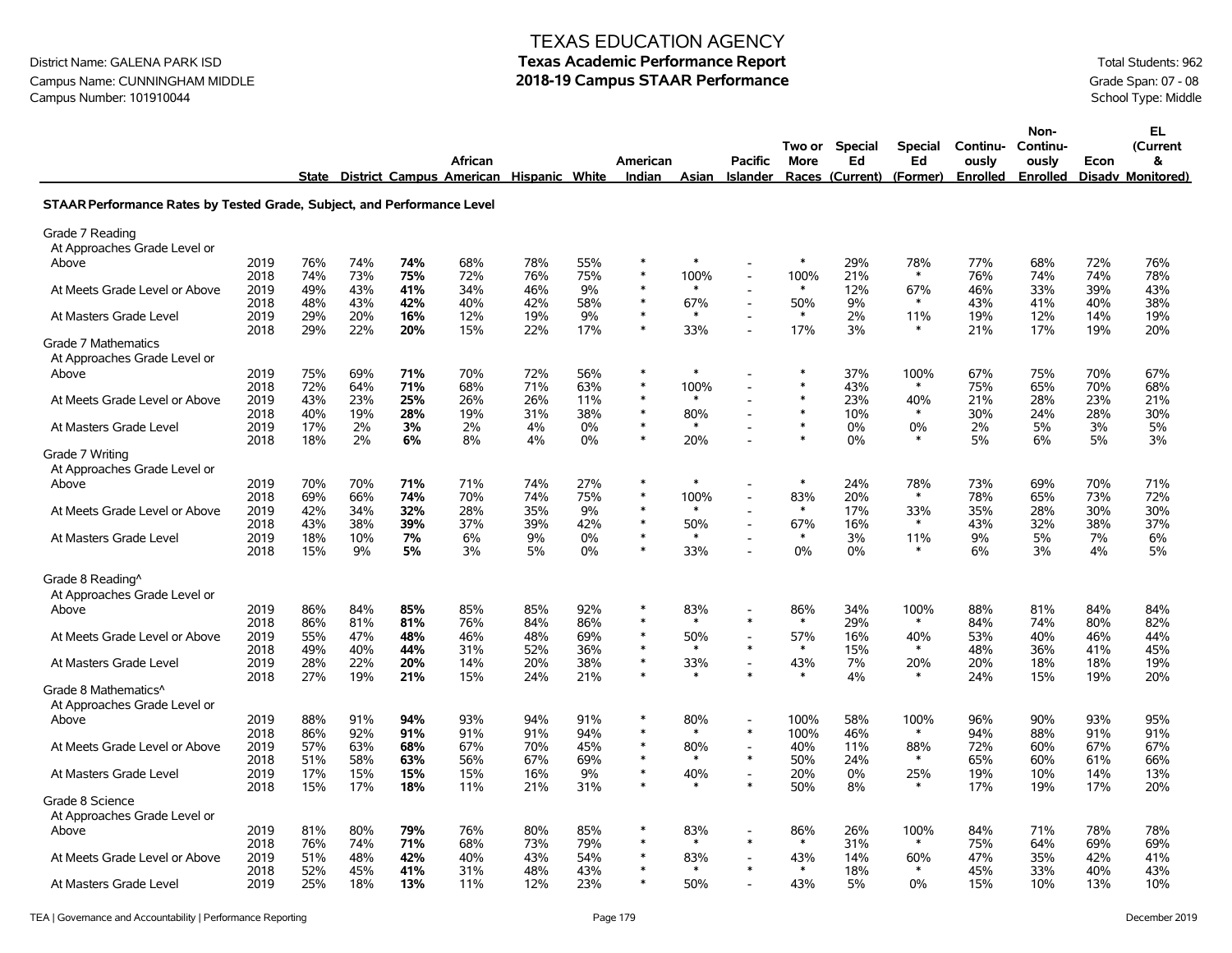### Campus Name: CUNNINGHAM MIDDLE **2018-19 Campus STAAR Performance** Grade Span: 07 - 08<br>Campus Number: 101910044 School Type: Middle Campus Number: 101910044

### TEXAS EDUCATION AGENCY

| Continu-<br><b>Special</b><br><b>Special</b><br>Continu-<br>Two or<br><b>African</b><br>American<br><b>Pacific</b><br><b>More</b><br>Ed<br>Ed<br>ously<br>ously<br>Econ<br><b>Enrolled</b><br><b>Disadv</b><br>State<br>District Campus American Hispanic<br>White<br>Indian<br>Asian<br>Races (Current)<br><b>Enrolled</b><br><b>Islander</b><br>(Former)<br>2018<br>28%<br>21%<br>16%<br>10%<br>21%<br>7%<br>0%<br>19%<br>10%<br>16% | (Current<br>&<br>Monitored)<br>18% |
|----------------------------------------------------------------------------------------------------------------------------------------------------------------------------------------------------------------------------------------------------------------------------------------------------------------------------------------------------------------------------------------------------------------------------------------|------------------------------------|
|                                                                                                                                                                                                                                                                                                                                                                                                                                        |                                    |
|                                                                                                                                                                                                                                                                                                                                                                                                                                        |                                    |
|                                                                                                                                                                                                                                                                                                                                                                                                                                        |                                    |
|                                                                                                                                                                                                                                                                                                                                                                                                                                        |                                    |
| Grade 8 Social Studies                                                                                                                                                                                                                                                                                                                                                                                                                 |                                    |
| At Approaches Grade Level or                                                                                                                                                                                                                                                                                                                                                                                                           |                                    |
| 63%<br>66%<br>67%<br>65%<br>2019<br>69%<br>69%<br>83%<br>71%<br>26%<br>100%<br>69%<br>60%<br>64%<br>Above<br>$\overline{a}$                                                                                                                                                                                                                                                                                                            | 63%                                |
| 65%<br>49%<br>50%<br>43%<br>54%<br>43%<br>48%<br>2018<br>$\ast$<br>$\ast$<br>$\ast$<br>18%<br>$\ast$<br>54%<br>40%                                                                                                                                                                                                                                                                                                                     | 48%                                |
| 2019<br>37%<br>29%<br>28%<br>23%<br>28%<br>38%<br>67%<br>43%<br>14%<br>40%<br>29%<br>25%<br>27%<br>At Meets Grade Level or Above<br>$\blacksquare$                                                                                                                                                                                                                                                                                     | 25%                                |
| $\ast$<br>36%<br>23%<br>22%<br>24%<br>21%<br>$\ast$<br>2018<br>19%<br>$\ast$<br>12%<br>$\ast$<br>24%<br>18%<br>21%                                                                                                                                                                                                                                                                                                                     | 17%                                |
| 15%<br>33%<br>2019<br>21%<br>16%<br>13%<br>11%<br>13%<br>29%<br>2%<br>40%<br>14%<br>11%<br>13%<br>At Masters Grade Level<br>$\overline{\phantom{a}}$                                                                                                                                                                                                                                                                                   | 11%                                |
| 2018<br>21%<br>13%<br>12%<br>8%<br>14%<br>7%<br>0%<br>14%<br>8%<br>11%                                                                                                                                                                                                                                                                                                                                                                 | 7%                                 |
| End of Course Algebra I                                                                                                                                                                                                                                                                                                                                                                                                                |                                    |
|                                                                                                                                                                                                                                                                                                                                                                                                                                        |                                    |
| At Approaches Grade Level or<br>$\ast$<br>$\ast$<br>$\ast$                                                                                                                                                                                                                                                                                                                                                                             |                                    |
| 93%<br>100%<br>2019<br>85%<br>100%<br>100%<br>100%<br>100%<br>100%<br>Above<br>$\ast$<br>$\ast$                                                                                                                                                                                                                                                                                                                                        | 100%                               |
| 2018<br>83%<br>91%<br>100%<br>100%<br>100%<br>100%<br>100%<br>100%<br>$\ast$                                                                                                                                                                                                                                                                                                                                                           | 100%                               |
| 2019<br>75%<br>$\ast$<br>100%<br>100%<br>61%<br>100%<br>100%<br>100%<br>$\ast$<br>$\ast$<br>100%<br>At Meets Grade Level or Above<br>$\overline{a}$                                                                                                                                                                                                                                                                                    | 100%                               |
| 55%<br>99%<br>100%<br>99%<br>$\ast$<br>$\ast$<br>99%<br>2018<br>61%<br>100%<br>99%                                                                                                                                                                                                                                                                                                                                                     | 97%                                |
| 37%<br>87%<br>97%<br>$\ast$<br>$\ast$<br>$\ast$<br>$\ast$<br>100%<br>95%<br>At Masters Grade Level<br>2019<br>49%<br>95%<br>94%                                                                                                                                                                                                                                                                                                        | 97%                                |
| 32%<br>$\ast$<br>82%<br>2018<br>34%<br>82%<br>81%<br>83%<br>$\ast$<br>80%<br>100%                                                                                                                                                                                                                                                                                                                                                      | 71%                                |
|                                                                                                                                                                                                                                                                                                                                                                                                                                        |                                    |
| All Grades All Subjects                                                                                                                                                                                                                                                                                                                                                                                                                |                                    |
| At Approaches Grade Level or                                                                                                                                                                                                                                                                                                                                                                                                           |                                    |
| 78%<br>78%<br>78%<br>79%<br>71%<br>86%<br>87%<br>80%<br>81%<br>77%<br>2019<br>76%<br>33%<br>91%<br>74%<br>Above<br>$\overline{\phantom{a}}$                                                                                                                                                                                                                                                                                            | 78%                                |
| 2018<br>77%<br>76%<br>74%<br>70%<br>76%<br>75%<br>93%<br>100%<br>$\ast$<br>79%<br>30%<br>79%<br>67%<br>73%<br>78%                                                                                                                                                                                                                                                                                                                      | 73%                                |
| 50%<br>46%<br>43%<br>39%<br>45%<br>39%<br>57%<br>42%<br>At Meets Grade Level or Above<br>2019<br>70%<br>48%<br>15%<br>55%<br>47%<br>36%                                                                                                                                                                                                                                                                                                | 42%                                |
| 48%<br>42%<br>35%<br>46%<br>46%<br>21%<br>68%<br>$\ast$<br>47%<br>2018<br>44%<br>15%<br>46%<br>45%<br>36%<br>41%                                                                                                                                                                                                                                                                                                                       | 41%                                |
| 2019<br>12%<br>24%<br>18%<br>15%<br>17%<br>19%<br>0%<br>37%<br>35%<br>3%<br>17%<br>18%<br>11%<br>14%<br>At Masters Grade Level<br>$\blacksquare$                                                                                                                                                                                                                                                                                       | 15%                                |
| $\ast$<br>14%<br>2018<br>22%<br>16%<br>16%<br>12%<br>19%<br>14%<br>36%<br>21%<br>2%<br>13%<br>19%<br>12%<br>16%                                                                                                                                                                                                                                                                                                                        | 15%                                |
| All Grades ELA/Reading                                                                                                                                                                                                                                                                                                                                                                                                                 |                                    |
| At Approaches Grade Level or                                                                                                                                                                                                                                                                                                                                                                                                           |                                    |
| 75%<br>73%<br>80%<br>76%<br>82%<br>75%<br>88%<br>73%<br>31%<br>86%<br>83%<br>75%<br>78%<br>2019<br>$\ast$<br>Above<br>$\overline{a}$                                                                                                                                                                                                                                                                                                   | 80%                                |
| 2018<br>74%<br>72%<br>78%<br>74%<br>80%<br>81%<br>100%<br>$\ast$<br>90%<br>26%<br>86%<br>81%<br>74%<br>78%<br>$\ast$                                                                                                                                                                                                                                                                                                                   | 80%                                |
| 48%<br>41%<br>45%<br>39%<br>47%<br>42%<br>55%<br>57%<br>36%<br>43%<br>At Meets Grade Level or Above<br>2019<br>63%<br>14%<br>50%                                                                                                                                                                                                                                                                                                       | 44%                                |
| 47%<br>2018<br>46%<br>40%<br>43%<br>35%<br>46%<br>71%<br>$\ast$<br>50%<br>12%<br>57%<br>45%<br>38%<br>41%                                                                                                                                                                                                                                                                                                                              | 41%                                |
| 2019<br>21%<br>20%<br>25%<br>25%<br>At Masters Grade Level<br>14%<br>18%<br>13%<br>$\ast$<br>36%<br>4%<br>14%<br>20%<br>15%<br>16%<br>$\overline{\phantom{a}}$                                                                                                                                                                                                                                                                         | 19%                                |
| $\ast$<br>2018<br>19%<br>13%<br>20%<br>15%<br>23%<br>19%<br>$\ast$<br>43%<br>20%<br>23%<br>19%<br>4%<br>14%<br>16%                                                                                                                                                                                                                                                                                                                     | 20%                                |
| All Grades Mathematics                                                                                                                                                                                                                                                                                                                                                                                                                 |                                    |
| At Approaches Grade Level or                                                                                                                                                                                                                                                                                                                                                                                                           |                                    |
| 84%<br>85%<br>86%<br>46%                                                                                                                                                                                                                                                                                                                                                                                                               | 86%                                |
| 82%<br>88%<br>79%<br>84%<br>2019<br>84%<br>88%<br>100%<br>100%<br>88%<br>Above<br>$\overline{\phantom{a}}$<br>$\ast$<br>$\ast$                                                                                                                                                                                                                                                                                                         |                                    |
| 85%<br>83%<br>85%<br>85%<br>2018<br>81%<br>84%<br>100%<br>100%<br>44%<br>100%<br>88%<br>78%<br>84%                                                                                                                                                                                                                                                                                                                                     | 83%                                |
| 2019<br>52%<br>53%<br>56%<br>52%<br>59%<br>42%<br>75%<br>45%<br>18%<br>71%<br>61%<br>47%<br>54%<br>At Meets Grade Level or Above<br>$\sim$<br>$\ast$                                                                                                                                                                                                                                                                                   | 56%                                |
| 58%<br>62%<br>2018<br>50%<br>50%<br>54%<br>46%<br>86%<br>50%<br>17%<br>57%<br>58%<br>46%<br>53%                                                                                                                                                                                                                                                                                                                                        | 55%                                |
| 2019<br>26%<br>25%<br>20%<br>21%<br>At Masters Grade Level<br>15%<br>21%<br>50%<br>36%<br>0%<br>21%<br>24%<br>12%<br>18%<br>$\blacksquare$<br>$\ast$                                                                                                                                                                                                                                                                                   | 20%                                |
| 2018<br>24%<br>21%<br>20%<br>15%<br>23%<br>23%<br>29%<br>40%<br>29%<br>23%<br>16%<br>19%<br>4%                                                                                                                                                                                                                                                                                                                                         | 19%                                |
| All Grades Writing                                                                                                                                                                                                                                                                                                                                                                                                                     |                                    |
| At Approaches Grade Level or                                                                                                                                                                                                                                                                                                                                                                                                           |                                    |
| 68%<br>67%<br>71%<br>74%<br>27%<br>$\ast$<br>69%<br>2019<br>71%<br>$\ast$<br>24%<br>78%<br>73%<br>70%<br>Above                                                                                                                                                                                                                                                                                                                         | 71%                                |
| 75%<br>100%<br>83%<br>2018<br>66%<br>64%<br>74%<br>70%<br>74%<br>$\ast$<br>20%<br>$\ast$<br>78%<br>65%<br>73%<br>$\blacksquare$                                                                                                                                                                                                                                                                                                        | 72%                                |
| 2019<br>38%<br>33%<br>32%<br>28%<br>35%<br>9%<br>$\ast$<br>17%<br>33%<br>35%<br>28%<br>30%<br>At Meets Grade Level or Above<br>$\ast$                                                                                                                                                                                                                                                                                                  | 30%                                |
| 39%<br>42%<br>2018<br>41%<br>37%<br>39%<br>37%<br>50%<br>67%<br>16%<br>$\ast$<br>43%<br>32%<br>38%<br>$\blacksquare$                                                                                                                                                                                                                                                                                                                   | 37%                                |
| 2019<br>14%<br>9%<br>7%<br>6%<br>9%<br>0%<br>3%<br>9%<br>5%<br>7%<br>At Masters Grade Level<br>$\ast$<br>11%<br>∗                                                                                                                                                                                                                                                                                                                      | 6%                                 |
| 2018<br>13%<br>9%<br>5%<br>3%<br>5%<br>0%<br>33%<br>$0\%$<br>0%<br>6%<br>3%<br>∗<br>$4\%$<br>$\overline{a}$                                                                                                                                                                                                                                                                                                                            | 5%                                 |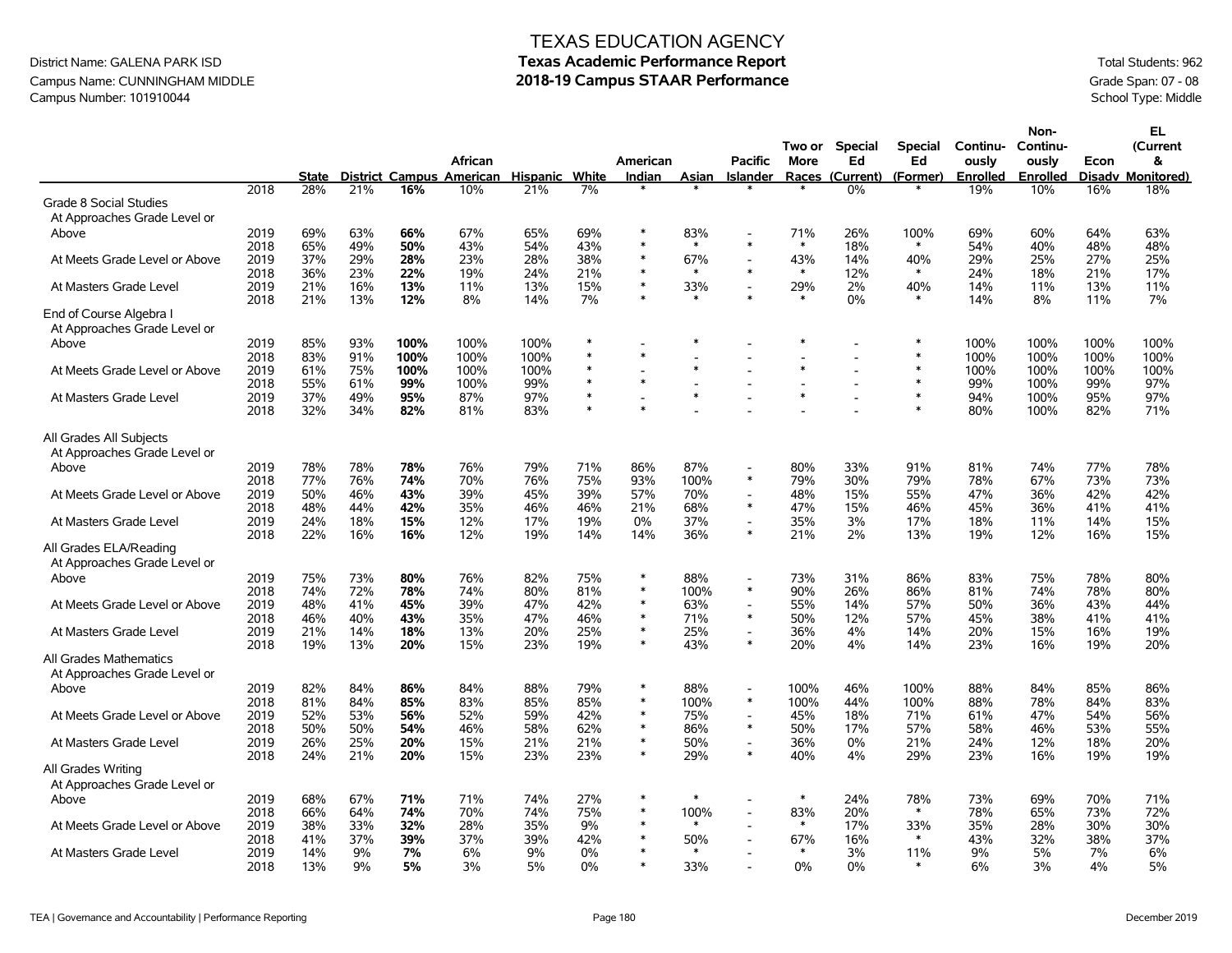### Campus Name: CUNNINGHAM MIDDLE **2018-19 Campus STAAR Performance** Grade Span: 07 - 08<br>Campus Number: 101910044 School Type: Middle Campus Number: 101910044

### TEXAS EDUCATION AGENCY

|                               |      |       |     |     |                          |          |       |          |        |                          |        |                 |                |                 | Non-     |        | EL                |
|-------------------------------|------|-------|-----|-----|--------------------------|----------|-------|----------|--------|--------------------------|--------|-----------------|----------------|-----------------|----------|--------|-------------------|
|                               |      |       |     |     |                          |          |       |          |        |                          | Two or | <b>Special</b>  | <b>Special</b> | Continu-        | Continu- |        | (Current          |
|                               |      |       |     |     | African                  |          |       | American |        | <b>Pacific</b>           | More   | Ed              | Ed             | ously           | ously    | Econ   | &                 |
|                               |      | State |     |     | District Campus American | Hispanic | White | Indian   | Asian  | <b>Islander</b>          |        | Races (Current) | (Former)       | <b>Enrolled</b> | Enrolled | Disadv | <b>Monitored)</b> |
| All Grades Science            |      |       |     |     |                          |          |       |          |        |                          |        |                 |                |                 |          |        |                   |
| At Approaches Grade Level or  |      |       |     |     |                          |          |       |          |        |                          |        |                 |                |                 |          |        |                   |
| Above                         | 2019 | 81%   | 82% | 79% | 76%                      | 80%      | 85%   | ∗        | 83%    | $\overline{\phantom{a}}$ | 86%    | 26%             | 100%           | 84%             | 71%      | 78%    | 78%               |
|                               | 2018 | 80%   | 80% | 71% | 68%                      | 73%      | 79%   | $\ast$   | $\ast$ | $\ast$                   | $\ast$ | 31%             | $\ast$         | 75%             | 64%      | 69%    | 69%               |
| At Meets Grade Level or Above | 2019 | 54%   | 51% | 42% | 40%                      | 43%      | 54%   | ∗        | 83%    | $\overline{\phantom{0}}$ | 43%    | 14%             | 60%            | 47%             | 35%      | 42%    | 41%               |
|                               | 2018 | 51%   | 45% | 41% | 31%                      | 48%      | 43%   | $\ast$   |        | $\ast$                   | *      | 18%             | $\ast$         | 45%             | 33%      | 40%    | 43%               |
| At Masters Grade Level        | 2019 | 25%   | 18% | 13% | 11%                      | 12%      | 23%   |          | 50%    | $\overline{\phantom{0}}$ | 43%    | 5%              | $0\%$          | 15%             | 10%      | 13%    | 10%               |
|                               | 2018 | 23%   | 15% | 16% | 10%                      | 21%      | 7%    | $\ast$   |        | $\ast$                   |        | $0\%$           | $\ast$         | 19%             | 10%      | 16%    | 18%               |
| All Grades Social Studies     |      |       |     |     |                          |          |       |          |        |                          |        |                 |                |                 |          |        |                   |
| At Approaches Grade Level or  |      |       |     |     |                          |          |       |          |        |                          |        |                 |                |                 |          |        |                   |
| Above                         | 2019 | 81%   | 79% | 66% | 67%                      | 65%      | 69%   | ∗        | 83%    | $\overline{\phantom{a}}$ | 71%    | 26%             | 100%           | 69%             | 60%      | 64%    | 63%               |
|                               | 2018 | 78%   | 71% | 50% | 43%                      | 54%      | 43%   | ∗        | $\ast$ | $\ast$                   | ∗      | 18%             | ∗              | 54%             | 40%      | 48%    | 48%               |
| At Meets Grade Level or Above | 2019 | 55%   | 51% | 28% | 23%                      | 28%      | 38%   | $\ast$   | 67%    | $\overline{\phantom{a}}$ | 43%    | 14%             | 40%            | 29%             | 25%      | 27%    | 25%               |
|                               | 2018 | 53%   | 45% | 22% | 19%                      | 24%      | 21%   | $\ast$   |        | $\ast$                   | *      | 12%             | $\ast$         | 24%             | 18%      | 21%    | 17%               |
| At Masters Grade Level        | 2019 | 33%   | 26% | 13% | 11%                      | 13%      | 15%   | $\ast$   | 33%    | $\overline{\phantom{a}}$ | 29%    | 2%              | 40%            | 14%             | 11%      | 13%    | 11%               |
|                               | 2018 | 31%   | 22% | 12% | 8%                       | 14%      | 7%    |          |        |                          |        | 0%              | ∗              | 14%             | 8%       | 11%    | 7%                |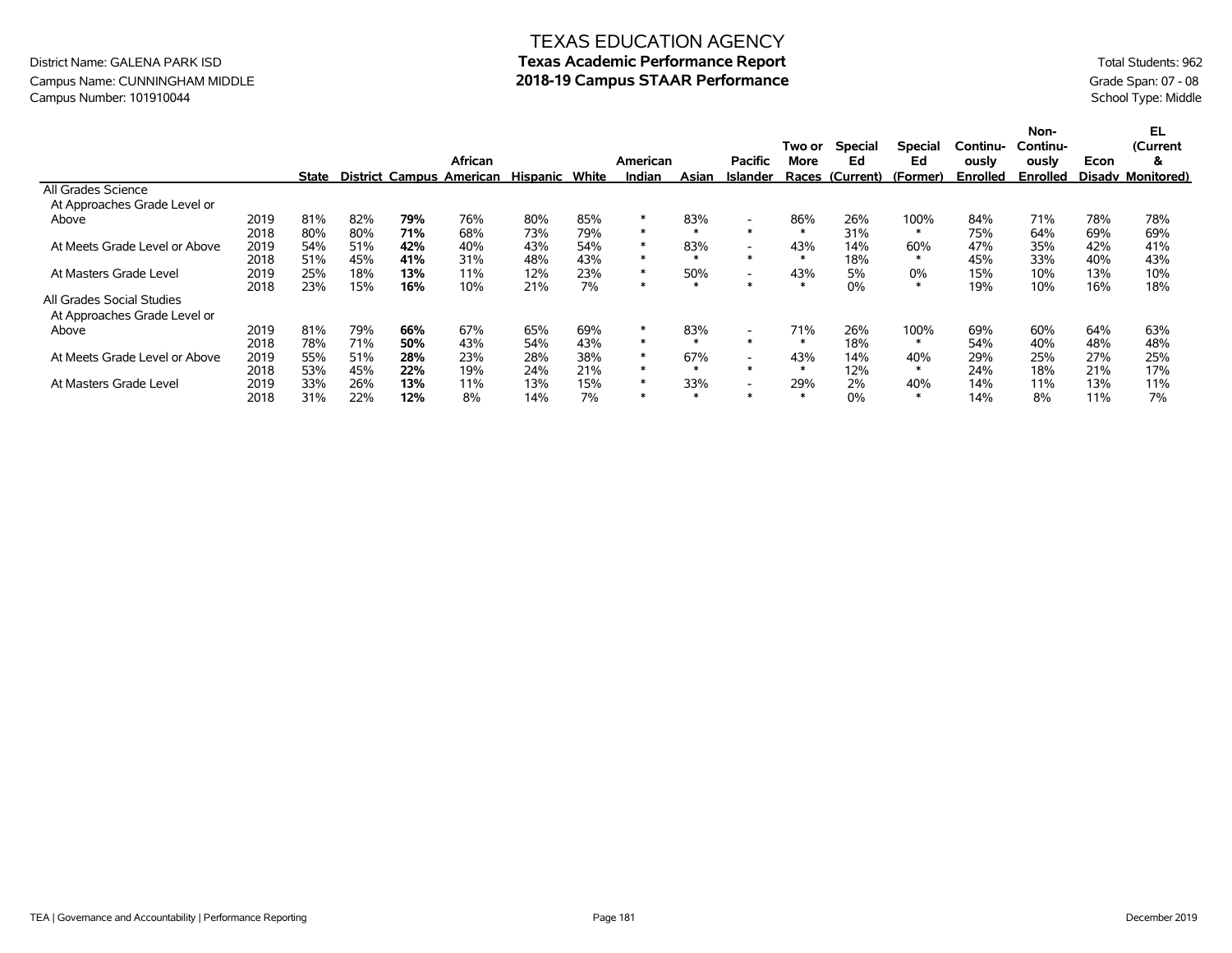### TEXAS EDUCATION AGENCY District Name: GALENA PARK ISD **Texas Academic Performance Report** Total Students: 962

Campus Name: CUNNINGHAM MIDDLE **2018-19 Campus Progress Campus Progress** Grade Span: 07 - 08<br>Campus Number: 101910044 School Type: Middle Campus Number: 101910044

|                                                                     |              | State    |          | <b>District Campus</b> | African<br>American | <b>Hispanic</b> | White            | American<br>Indian | Asian            | <b>Pacific</b><br><b>Islander</b> | Two or<br>More<br>Races | <b>Special</b><br>Ed<br>(Current) | <b>Special</b><br>Ed<br>(Former) | Continu-<br>ously<br>Enrolled | Non-<br>Continu-<br>ously<br>Enrolled | Econ<br><b>Disadv</b> | EL<br>(Current<br>&<br><b>Monitored)</b> |
|---------------------------------------------------------------------|--------------|----------|----------|------------------------|---------------------|-----------------|------------------|--------------------|------------------|-----------------------------------|-------------------------|-----------------------------------|----------------------------------|-------------------------------|---------------------------------------|-----------------------|------------------------------------------|
| School Progress Domain - Academic Growth Score by Grade and Subject |              |          |          |                        |                     |                 |                  |                    |                  |                                   |                         |                                   |                                  |                               |                                       |                       |                                          |
| Grade 7 ELA/Reading                                                 | 2019<br>2018 | 77<br>76 | 75<br>77 | 72<br>74               | 70<br>73            | 74<br>75        | 55<br>73         | ∗                  | 90               | $\overline{\phantom{0}}$          | 75                      | 57<br>59                          | 78<br>$\ast$                     | 74<br>74                      | 69<br>74                              | 71<br>74              | 75<br>78                                 |
| Grade 7 Mathematics                                                 | 2019<br>2018 | 63<br>67 | 60<br>61 | 58<br>71               | 58<br>71            | 58<br>69        | 44<br>100        | $\ast$<br>$\ast$   | $\ast$<br>$\ast$ |                                   |                         | 33<br>59                          | 80<br>×.                         | 52<br>71                      | 64<br>70                              | 57<br>69              | 57<br>70                                 |
| Grade 8 ELA/Reading                                                 | 2019<br>2018 | 77<br>79 | 76<br>77 | 74<br>77               | 72<br>79            | 75<br>76        | 88<br>86         | $\ast$<br>$\ast$   | 80<br>$\star$    |                                   | 71                      | 73<br>61                          | 70                               | 72<br>76                      | 79<br>79                              | 74<br>77              | 75<br>78                                 |
| Grade 8 Mathematics                                                 | 2019<br>2018 | 84<br>81 | 86<br>85 | 88<br>82               | 90<br>84            | 87<br>80        | 80<br>96         | $\ast$<br>$\ast$   | 100<br>$\ast$    | $\overline{\phantom{a}}$          | 81<br>100               | 72<br>60                          | 100<br>$\star$                   | 87<br>81                      | 90<br>83                              | 88<br>82              | 87<br>80                                 |
| End of Course Algebra I                                             | 2019<br>2018 | 75<br>72 | 86<br>76 | 100<br>98              | 100<br>98           | 100<br>98       | $\ast$<br>$\ast$ | $\ast$             | *                |                                   | ∗                       |                                   |                                  | 100<br>98                     | 100<br>100                            | 100<br>98             | 100<br>96                                |
| All Grades Both Subjects                                            | 2019<br>2018 | 69<br>69 | 69<br>69 | 75<br>78               | 74<br>78            | 76<br>77        | 70<br>89         | 69                 | 82<br>88         | $\star$                           | 70<br>80                | 57<br>60                          | 84<br>93                         | 75<br>78                      | 76<br>77                              | 74<br>77              | 76<br>78                                 |
| All Grades ELA/Reading                                              | 2019<br>2018 | 68<br>69 | 66<br>68 | 73<br>76               | 71<br>77            | 75<br>75        | 73<br>80         | $\ast$             | 79<br>92         |                                   | 64<br>60                | 64<br>60                          | 75<br>86                         | 73<br>75                      | 74<br>77                              | 72<br>76              | 75<br>78                                 |
| All Grades Mathematics                                              | 2019<br>2018 | 70<br>70 | 72<br>71 | 77<br>79               | 77<br>80            | 78<br>78        | 67<br>98         | $\ast$<br>$\ast$   | 86<br>83         |                                   | 77<br>100               | 51<br>59                          | 93<br>100                        | 76<br>80                      | 78<br>78                              | 76<br>79              | 78<br>78                                 |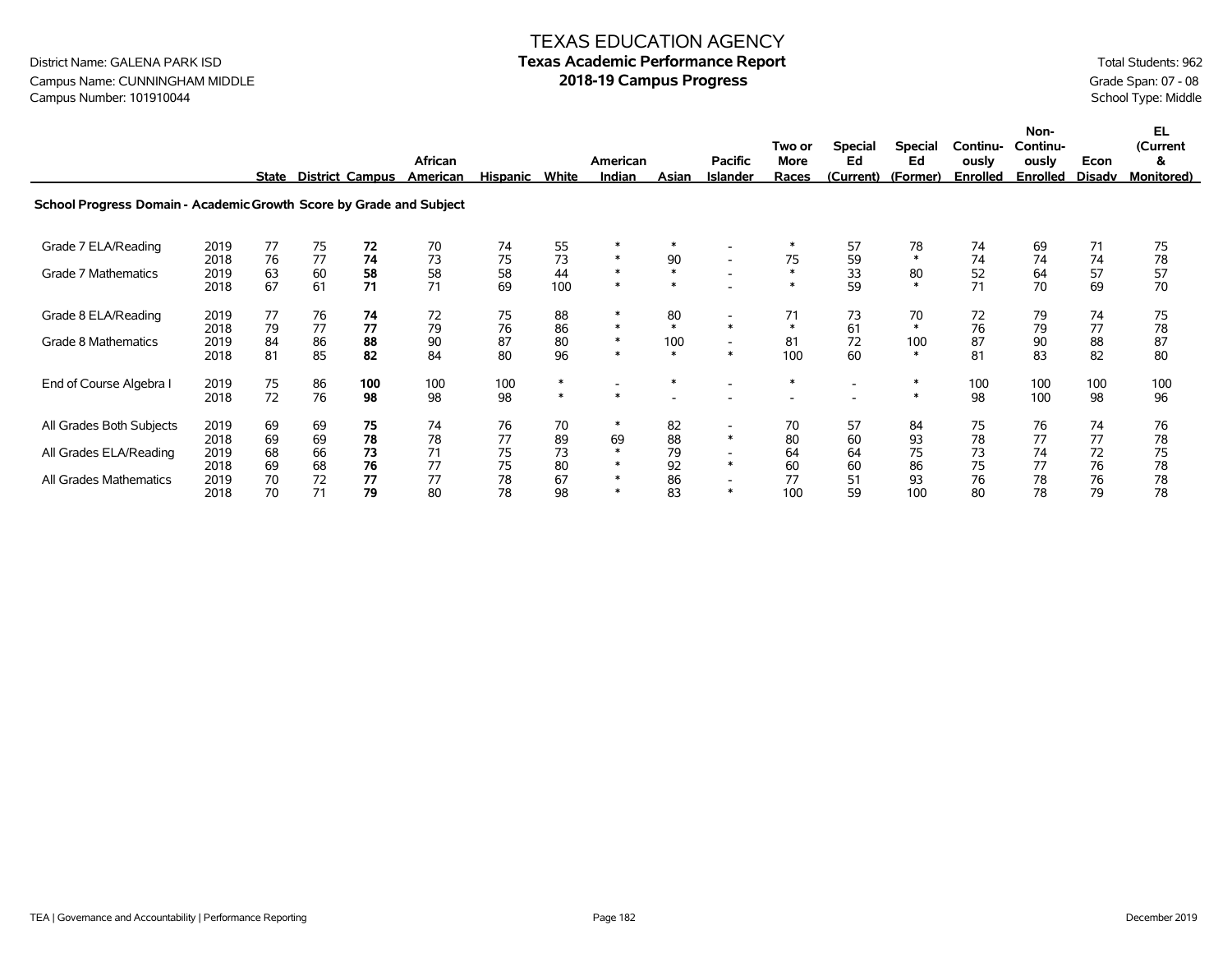### Campus Name: CUNNINGHAM MIDDLE **2018-19 Campus Prior Year and Student Success Initiative** Grade Span: 07 - 08<br>Campus Number: 101910044 School Type: Middle Campus Number: 101910044

### TEXAS EDUCATION AGENCY

|                                                                                                                                                                                           |                              | <b>State</b>             | <b>District</b>          |                          | African<br><b>Campus American Hispanic</b> |                          | White                          | American<br>Indian                                                               | Asian                                                                            | <b>Pacific</b><br><b>Islander</b>                                                | Two or<br><b>More</b><br>Races  | <b>Special</b><br>Ed     | Econ<br><b>Disadv</b>    | EL<br>(Current)          |
|-------------------------------------------------------------------------------------------------------------------------------------------------------------------------------------------|------------------------------|--------------------------|--------------------------|--------------------------|--------------------------------------------|--------------------------|--------------------------------|----------------------------------------------------------------------------------|----------------------------------------------------------------------------------|----------------------------------------------------------------------------------|---------------------------------|--------------------------|--------------------------|--------------------------|
| Progress of Prior-Year Non-Proficient Students                                                                                                                                            |                              |                          |                          |                          |                                            |                          |                                |                                                                                  |                                                                                  |                                                                                  |                                 |                          |                          |                          |
| Sum of Grades 4-8                                                                                                                                                                         |                              |                          |                          |                          |                                            |                          |                                |                                                                                  |                                                                                  |                                                                                  |                                 |                          |                          |                          |
| Reading<br>Mathematics                                                                                                                                                                    | 2019<br>2018<br>2019<br>2018 | 41%<br>38%<br>45%<br>47% | 42%<br>39%<br>50%<br>55% | 46%<br>40%<br>59%<br>51% | 45%<br>39%<br>53%<br>54%                   | 47%<br>41%<br>63%<br>47% | 29%<br>$\ast$<br>33%<br>$\ast$ | $\overline{\phantom{a}}$<br>$\overline{\phantom{0}}$<br>$\overline{\phantom{a}}$ | $\overline{\phantom{a}}$<br>$\overline{\phantom{a}}$<br>$\overline{\phantom{a}}$ | $\overline{\phantom{a}}$<br>$\sim$<br>$\overline{\phantom{a}}$                   | ∗<br>$\ast$<br>$\ast$<br>$\ast$ | 14%<br>11%<br>23%<br>22% | 44%<br>40%<br>59%<br>50% | 41%<br>42%<br>60%<br>37% |
| <b>Student Success Initiative</b>                                                                                                                                                         |                              |                          |                          |                          |                                            |                          |                                |                                                                                  |                                                                                  |                                                                                  |                                 |                          |                          |                          |
| <b>Grade 8 Reading</b><br>Students Meeting Approaches Grade Level on First STAAR Administration<br>Students Requiring Accelerated Instruction<br><b>STAAR Cumulative Met Standard</b>     | 2019<br>2019<br>2019         | 78%<br>22%<br>85%        | 75%<br>25%<br>83%        | 76%<br>24%<br>85%        | 73%<br>27%<br>86%                          | 77%<br>23%<br>84%        | 77%<br>23%<br>92%              | $\ast$<br>0%<br>$\ast$                                                           | 83%<br>17%<br>83%                                                                | $\overline{\phantom{a}}$<br>$\overline{\phantom{a}}$<br>$\overline{\phantom{a}}$ | 71%<br>29%<br>86%               | 22%<br>78%<br>29%        | 74%<br>26%<br>84%        | 54%<br>46%<br>66%        |
| <b>Grade 8 Mathematics</b><br>Students Meeting Approaches Grade Level on First STAAR Administration<br>Students Requiring Accelerated Instruction<br><b>STAAR Cumulative Met Standard</b> | 2019<br>2019<br>2019         | 82%<br>18%<br>88%        | 86%<br>14%<br>91%        | 91%<br>9%<br>94%         | 90%<br>10%<br>93%                          | 91%<br>9%<br>94%         | 91%<br>9%<br>91%               | $\ast$<br>0%<br>$\ast$                                                           | 80%<br>20%<br>80%                                                                | $\overline{\phantom{a}}$<br>$\overline{\phantom{a}}$<br>$\overline{\phantom{a}}$ | 80%<br>20%<br>100%              | 43%<br>57%<br>55%        | 90%<br>10%<br>93%        | 82%<br>18%<br>90%        |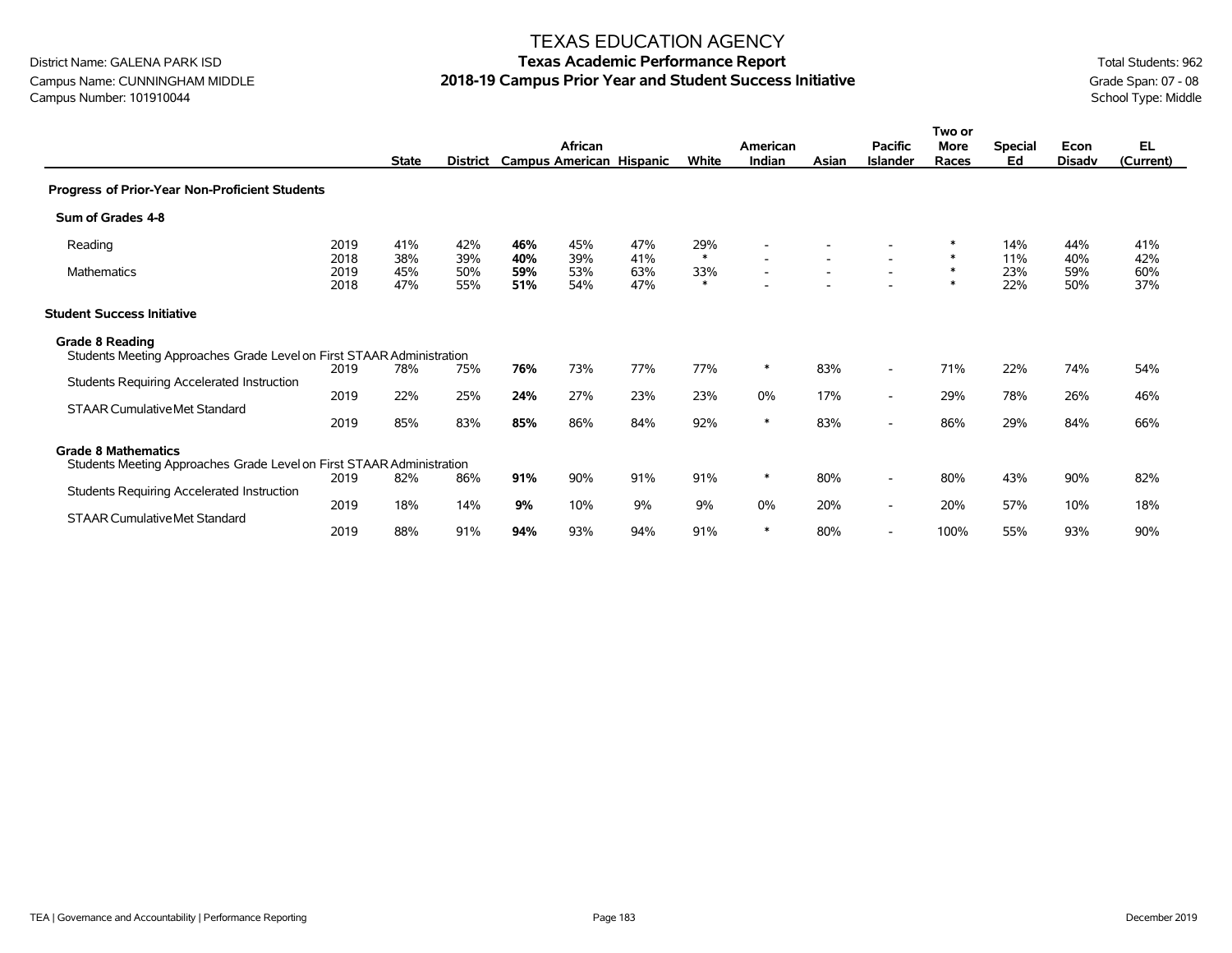# Campus Name: CUNNINGHAM MIDDLE **2018-19 Campus STAAR Performance**<br>Campus Number: 101910044 Campus 101910044 Campus State Students)

### TEXAS EDUCATION AGENCY

### District Name: GALENA PARK ISD **Texas Academic Performance Report** Total Students: 962

Bilingual Education/English as a Second Language

|                                                                                                |      |              |     |     | Bilingual BE-Trans BE-Trans BE-Dual BE-Dual                    |  |            | <b>ESL</b>               | <b>ESL</b>               |        | <b>LEP No LEP with</b>   | <b>Total</b> |
|------------------------------------------------------------------------------------------------|------|--------------|-----|-----|----------------------------------------------------------------|--|------------|--------------------------|--------------------------|--------|--------------------------|--------------|
|                                                                                                |      | <b>State</b> |     |     | District Campus Education Early Exit Late Exit Two-Way One-Way |  | <b>ESL</b> |                          | Content Pull-Out         |        | <b>Services Services</b> | EL           |
| <b>STAAR Performance Rate by Subject and Performance Level</b><br>All Grades All Subjects      |      |              |     |     |                                                                |  |            |                          |                          |        |                          |              |
| At Approaches Grade Level or Above                                                             | 2019 | 78%          | 78% | 78% |                                                                |  | 63%        | $\overline{\phantom{a}}$ | 63%                      | 92%    | 63%                      | 64%          |
|                                                                                                | 2018 | 77%          | 76% | 74% |                                                                |  | 51%        | 51%                      | $\sim$                   | 40%    | 51%                      | 50%          |
| At Meets Grade Level or Above                                                                  | 2019 | 50%          | 46% | 43% |                                                                |  | 23%        |                          | 23%                      | 50%    | 23%                      | 24%          |
|                                                                                                |      |              |     |     |                                                                |  |            |                          | $\sim$                   |        |                          |              |
|                                                                                                | 2018 | 48%          | 44% | 42% |                                                                |  | 16%        | 16%                      |                          | 20%    | 16%                      | 16%          |
| At Masters Grade Level                                                                         | 2019 | 24%          | 18% | 15% |                                                                |  | 4%         | $\overline{\phantom{a}}$ | 4%                       | 23%    | 4%                       | 5%           |
|                                                                                                | 2018 | 22%          | 16% | 16% |                                                                |  | 2%         | 2%                       | $\overline{\phantom{a}}$ | 0%     | 2%                       | 2%           |
| All Grades ELA/Reading                                                                         |      |              |     |     |                                                                |  |            |                          |                          |        |                          |              |
| At Approaches Grade Level or Above                                                             | 2019 | 75%          | 73% | 80% |                                                                |  | 65%        | $\overline{\phantom{a}}$ | 65%                      | 100%   | 65%                      | 66%          |
|                                                                                                | 2018 | 74%          | 72% | 78% |                                                                |  | 59%        | 59%                      |                          | $\ast$ | 59%                      | 58%          |
| At Meets Grade Level or Above                                                                  | 2019 | 48%          | 41% | 45% |                                                                |  | 21%        | $\sim$                   | 21%                      | 71%    | 21%                      | 23%          |
|                                                                                                |      |              |     |     |                                                                |  |            |                          |                          | $\ast$ |                          |              |
|                                                                                                | 2018 | 46%          | 40% | 43% |                                                                |  | 18%        | 18%                      | $\overline{\phantom{a}}$ |        | 18%                      | 18%          |
| At Masters Grade Level                                                                         | 2019 | 21%          | 14% | 18% |                                                                |  | 6%         | $\overline{\phantom{a}}$ | 6%                       | 43%    | 6%                       | 7%           |
|                                                                                                | 2018 | 19%          | 13% | 20% |                                                                |  | 3%         | 3%                       |                          |        | 3%                       | 2%           |
| All Grades Mathematics                                                                         |      |              |     |     |                                                                |  |            |                          |                          |        |                          |              |
| At Approaches Grade Level or Above                                                             | 2019 | 82%          | 84% | 86% |                                                                |  | 76%        |                          | 76%                      | 88%    | 76%                      | 77%          |
|                                                                                                | 2018 | 81%          | 84% | 85% |                                                                |  | 66%        | 66%                      | $\overline{\phantom{a}}$ | $\ast$ | 66%                      | 65%          |
|                                                                                                |      |              |     |     |                                                                |  |            |                          |                          |        |                          |              |
| At Meets Grade Level or Above                                                                  | 2019 | 52%          | 53% | 56% |                                                                |  | 36%        | $\sim$                   | 36%                      | 50%    | 36%                      | 36%          |
|                                                                                                | 2018 | 50%          | 50% | 54% |                                                                |  | 28%        | 28%                      |                          | $\ast$ | 28%                      | 28%          |
| At Masters Grade Level                                                                         | 2019 | 26%          | 25% | 20% |                                                                |  | 5%         | $\sim$                   | 5%                       | 25%    | 5%                       | 6%           |
|                                                                                                | 2018 | 24%          | 21% | 20% |                                                                |  | 4%         | 4%                       |                          |        | 4%                       | 4%           |
| All Grades Writing                                                                             |      |              |     |     |                                                                |  |            |                          |                          |        |                          |              |
| At Approaches Grade Level or Above                                                             | 2019 | 68%          | 67% | 71% |                                                                |  | 55%        | $\overline{\phantom{a}}$ | 55%                      |        | 55%                      | 57%          |
|                                                                                                | 2018 | 66%          | 64% | 74% |                                                                |  | 43%        | 43%                      |                          |        | 43%                      | 43%          |
|                                                                                                |      |              |     |     |                                                                |  |            |                          |                          |        |                          |              |
| At Meets Grade Level or Above                                                                  | 2019 | 38%          | 33% | 32% |                                                                |  | 18%        | $\sim$                   | 18%                      |        | 18%                      | 20%          |
|                                                                                                | 2018 | 41%          | 37% | 39% |                                                                |  | 4%         | 4%                       |                          |        | 4%                       | 4%           |
| At Masters Grade Level                                                                         | 2019 | 14%          | 9%  | 7%  |                                                                |  | 1%         |                          | 1%                       |        | 1%                       | 1%           |
|                                                                                                | 2018 | 13%          | 9%  | 5%  |                                                                |  | 0%         | 0%                       | $\sim$                   |        | 0%                       | 0%           |
| All Grades Science                                                                             |      |              |     |     |                                                                |  |            |                          |                          |        |                          |              |
| At Approaches Grade Level or Above                                                             | 2019 | 81%          | 82% | 79% |                                                                |  | 57%        | $\overline{\phantom{a}}$ | 57%                      |        | 57%                      | 59%          |
|                                                                                                | 2018 | 80%          | 80% | 71% |                                                                |  | 40%        | 40%                      |                          |        | 40%                      | 40%          |
|                                                                                                |      |              |     |     |                                                                |  |            |                          |                          |        |                          |              |
| At Meets Grade Level or Above                                                                  | 2019 | 54%          | 51% | 42% |                                                                |  | 14%        | $\sim$                   | 14%                      |        | 14%                      | 15%          |
|                                                                                                | 2018 | 51%          | 45% | 41% |                                                                |  | 19%        | 19%                      |                          |        | 19%                      | 20%          |
| At Masters Grade Level                                                                         | 2019 | 25%          | 18% | 13% |                                                                |  | 3%         | $\overline{a}$           | 3%                       |        | 3%                       | 2%           |
|                                                                                                | 2018 | 23%          | 15% | 16% |                                                                |  | 2%         | 2%                       |                          |        | 2%                       | 2%           |
| All Grades Social Studies                                                                      |      |              |     |     |                                                                |  |            |                          |                          |        |                          |              |
| At Approaches Grade Level or Above                                                             | 2019 | 81%          | 79% | 66% |                                                                |  | 42%        | $\overline{\phantom{a}}$ | 42%                      |        | 42%                      | 43%          |
|                                                                                                | 2018 | 78%          | 71% | 50% |                                                                |  | 19%        | 19%                      |                          |        | 19%                      | 20%          |
|                                                                                                |      |              |     |     |                                                                |  |            |                          |                          |        |                          |              |
| At Meets Grade Level or Above                                                                  | 2019 | 55%          | 51% | 28% |                                                                |  | 12%        | $\overline{\phantom{a}}$ | 12%                      |        | 12%                      | 12%          |
|                                                                                                | 2018 | 53%          | 45% | 22% |                                                                |  | $0\%$      | 0%                       | $\overline{\phantom{a}}$ |        | 0%                       | 0%           |
| At Masters Grade Level                                                                         | 2019 | 33%          | 26% | 13% |                                                                |  | 3%         | $\overline{\phantom{a}}$ | 3%                       |        | 3%                       | 4%           |
|                                                                                                | 2018 | 31%          | 22% | 12% |                                                                |  | 0%         | 0%                       |                          |        | 0%                       | 0%           |
|                                                                                                |      |              |     |     |                                                                |  |            |                          |                          |        |                          |              |
| School Progress Domain - Academic Growth Score                                                 |      |              |     |     |                                                                |  |            |                          |                          |        |                          |              |
| All Grades Both Subjects                                                                       | 2019 | 69%          | 69% | 75% |                                                                |  | 72%        |                          | 72%                      | 88%    | 72%                      | 73%          |
|                                                                                                |      |              |     | 78% |                                                                |  |            |                          | $\overline{a}$           |        | 80%                      | 79%          |
|                                                                                                | 2018 | 69%          | 69% |     |                                                                |  | 80%        | 80%                      |                          | 50%    |                          |              |
| All Grades ELA/Reading                                                                         | 2019 | 68%          | 66% | 73% |                                                                |  | 72%        | $\overline{\phantom{a}}$ | 72%                      | 100%   | 72%                      | 73%          |
|                                                                                                | 2018 | 69%          | 68% | 76% |                                                                |  | 82%        | 82%                      | $\overline{a}$           | $\ast$ | 82%                      | 81%          |
| All Grades Mathematics                                                                         | 2019 | 70%          | 72% | 77% |                                                                |  | 73%        | $\sim$                   | 73%                      | 79%    | 73%                      | 73%          |
|                                                                                                | 2018 | 70%          | 71% | 79% |                                                                |  | 78%        | 78%                      |                          |        | 78%                      | 78%          |
|                                                                                                |      |              |     |     |                                                                |  |            |                          |                          |        |                          |              |
| Progress of Prior Year STAAR Non-Proficient Students (Percent of Non-Proficient Passing STAAR) |      |              |     |     |                                                                |  |            |                          |                          |        |                          |              |
|                                                                                                |      |              |     |     |                                                                |  | 40%        |                          | 40%                      |        | 40%                      |              |
| Reading                                                                                        | 2019 | 41%          | 42% | 46% |                                                                |  |            |                          |                          |        |                          | 41%          |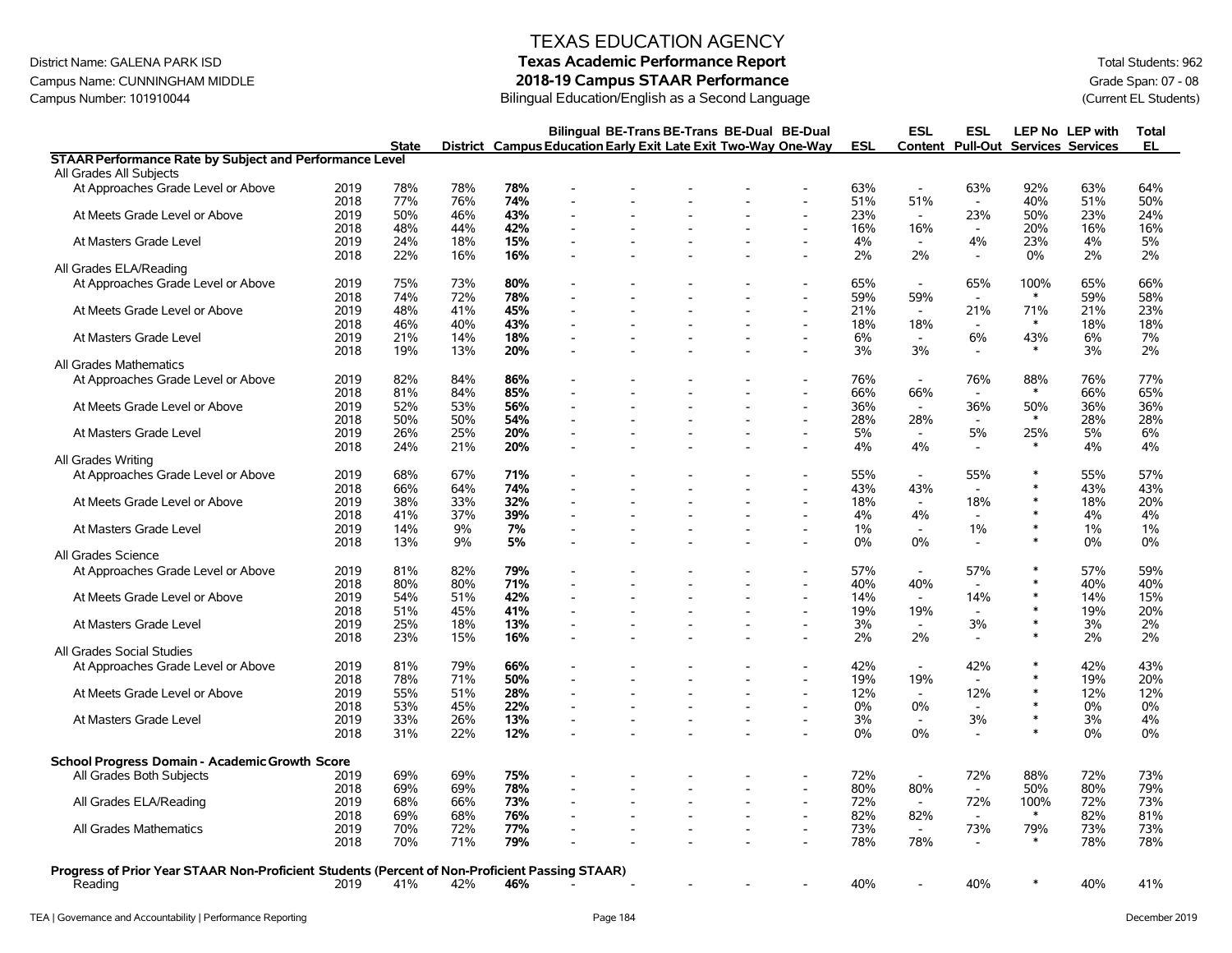# Campus Name: CUNNINGHAM MIDDLE **2018-19 Campus STAAR Performance**<br>Campus Number: 101910044 Campus 101910044 Campus State Students)

### TEXAS EDUCATION AGENCY

## District Name: GALENA PARK ISD **Texas Academic Performance Report** Total Students: 962

Bilingual Education/English as a Second Language

|                    |      |       |                 |     |                                                       | <b>Bilingual BE-Trans BE-Trans BE-Dual BE-Dual</b> |  |            | <b>ESI</b>     | ESL      |                   | LEP No LEP with | <b>Total</b> |
|--------------------|------|-------|-----------------|-----|-------------------------------------------------------|----------------------------------------------------|--|------------|----------------|----------|-------------------|-----------------|--------------|
|                    |      | State | <b>District</b> |     | Campus Education Early Exit Late Exit Two-Way One-Way |                                                    |  | <b>ESL</b> | <b>Content</b> | Pull-Out | Services Services |                 |              |
|                    | 2018 | 38%   | 39%             | 40% |                                                       |                                                    |  |            | 43%            |          |                   |                 | 42%          |
| <b>Mathematics</b> | 2019 | 45%   | 50%             | 59% |                                                       |                                                    |  | 60%        |                | 60%      |                   | 60%             | 60%          |
|                    | 2018 | 17%   | 55%             | 51% |                                                       |                                                    |  | 39%        | 39%            |          |                   | 30%             | 37%          |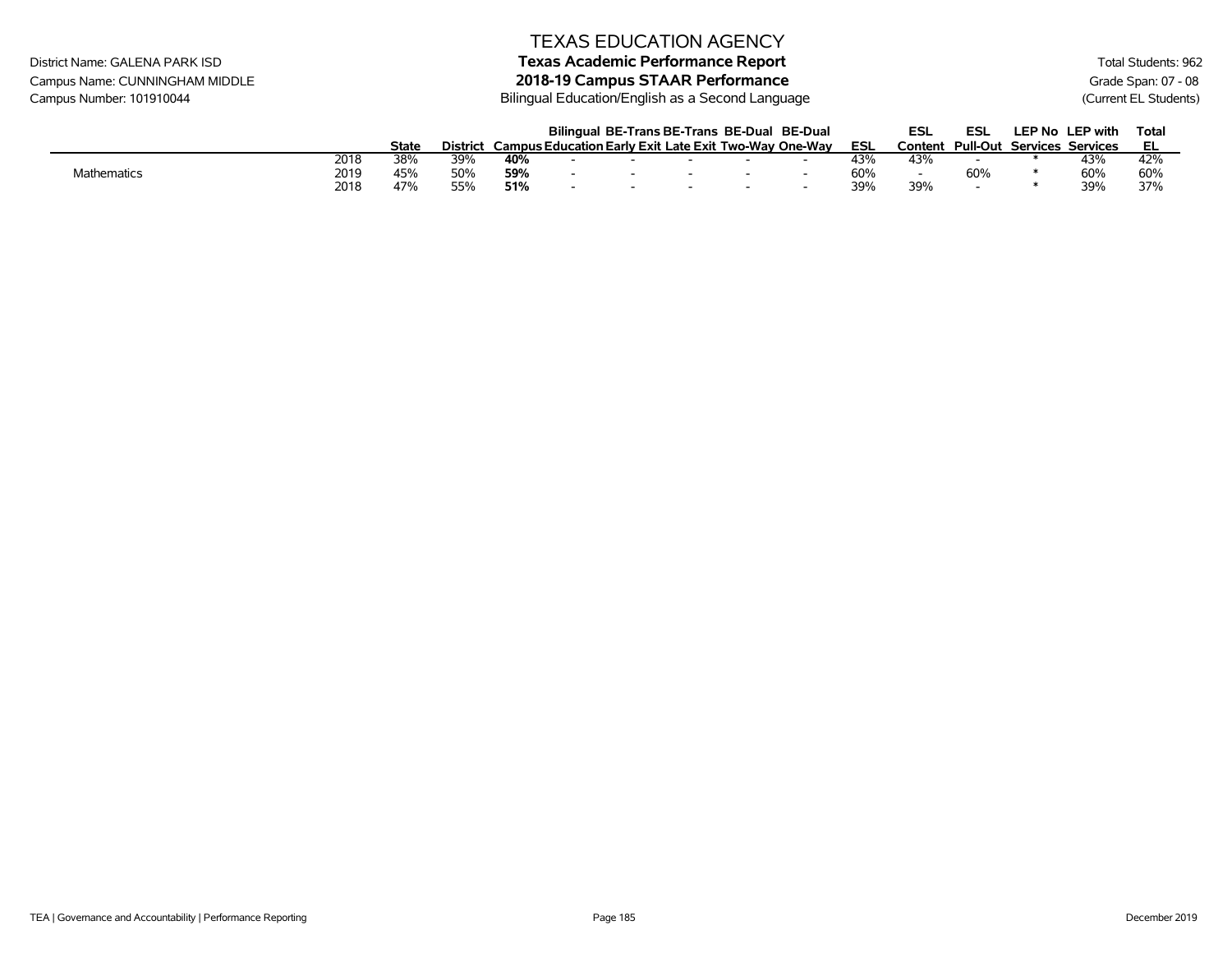## District Name: GALENA PARK ISD **Texas Academic Performance Report** Total Students: 962

Campus Name: CUNNINGHAM MIDDLE **2018-19 Campus STAAR Participation**<br>Campus Number: 101910044 School Type: Middle Campus Number: 101910044

|                                                              |              |                 |        |          |                 |       |          |       |                          | Two or      |                |               |           |
|--------------------------------------------------------------|--------------|-----------------|--------|----------|-----------------|-------|----------|-------|--------------------------|-------------|----------------|---------------|-----------|
|                                                              |              |                 |        | African  |                 |       | American |       | <b>Pacific</b>           | <b>More</b> | <b>Special</b> | Econ          | EL        |
|                                                              | <b>State</b> | <b>District</b> | Campus | American | <b>Hispanic</b> | White | Indian   | Asian | <b>Islander</b>          | Races       | Ed             | <b>Disadv</b> | (Current) |
| 2019 STAAR Participation                                     |              |                 |        |          |                 |       |          |       |                          |             |                |               |           |
| (All Grades)                                                 |              |                 |        |          |                 |       |          |       |                          |             |                |               |           |
| <b>All Tests</b>                                             |              |                 |        |          |                 |       |          |       |                          |             |                |               |           |
| <b>Assessment Participant</b>                                | 99%          | 100%            | 99%    | 99%      | 100%            | 99%   | 100%     | 100%  | $\overline{\phantom{a}}$ | 100%        | 99%            | 99%           | 100%      |
| Included in Accountability<br>Not Included in Accountability | 94%          | 94%             | 93%    | 92%      | 94%             | 89%   | 64%      | 100%  | $\overline{\phantom{a}}$ | 100%        | 92%            | 94%           | 89%       |
| Mobile                                                       | 4%           | 4%              | 5%     | 7%       | 4%              | 9%    | 36%      | 0%    | $\overline{\phantom{a}}$ | 0%          | 6%             | 5%            | 8%        |
| <b>Other Exclusions</b>                                      | $1\%$        | 1%              | 1%     | 0%       | $1\%$           | 0%    | 0%       | 0%    | $\overline{\phantom{a}}$ | 0%          | 2%             | $1\%$         | 4%        |
| Not Tested                                                   | 1%           | 0%              | 1%     | 1%       | 0%              | $1\%$ | 0%       | 0%    | $\overline{\phantom{a}}$ | 0%          | 1%             | 1%            | 0%        |
| Absent                                                       | 1%           | 0%              | 1%     | 1%       | 0%              | 1%    | 0%       | 0%    | $\overline{\phantom{a}}$ | 0%          | 1%             | $1\%$         | 0%        |
| Other                                                        | 0%           | 0%              | 0%     | $0\%$    | 0%              | 0%    | 0%       | 0%    | $\overline{\phantom{a}}$ | 0%          | 0%             | 0%            | 0%        |
| 2018 STAAR Participation<br>(All Grades)                     |              |                 |        |          |                 |       |          |       |                          |             |                |               |           |
| <b>All Tests</b>                                             |              |                 |        |          |                 |       |          |       |                          |             |                |               |           |
| Assessment Participant                                       | 99%          | 100%            | 100%   | 100%     | 100%            | 100%  | 100%     | 100%  | $\ast$                   | 100%        | 100%           | 100%          | 100%      |
| Included in Accountability<br>Not Included in Accountability | 94%          | 95%             | 95%    | 95%      | 95%             | 92%   | 100%     | 100%  | $\ast$                   | 92%         | 96%            | 95%           | 89%       |
| Mobile                                                       | 4%           | 3%              | 4%     | 5%       | 4%              | 8%    | 0%       | 0%    | $\ast$                   | 8%          | 3%             | 4%            | 8%        |
| <b>Other Exclusions</b>                                      | $1\%$        | 1%              | 1%     | 0%       | 1%              | 0%    | 0%       | 0%    | $\ast$                   | 0%          | 1%             | $1\%$         | 4%        |
| Not Tested                                                   | $1\%$        | 0%              | 0%     | 0%       | 0%              | 0%    | 0%       | 0%    | $\ast$                   | 0%          | 0%             | 0%            | 0%        |
| Absent                                                       | 1%           | 0%              | 0%     | 0%       | 0%              | 0%    | 0%       | 0%    | $\ast$                   | 0%          | 0%             | 0%            | 0%        |
| Other                                                        | 0%           | 0%              | 0%     | 0%       | 0%              | 0%    | 0%       | 0%    | $\ast$                   | $0\%$       | 0%             | 0%            | 0%        |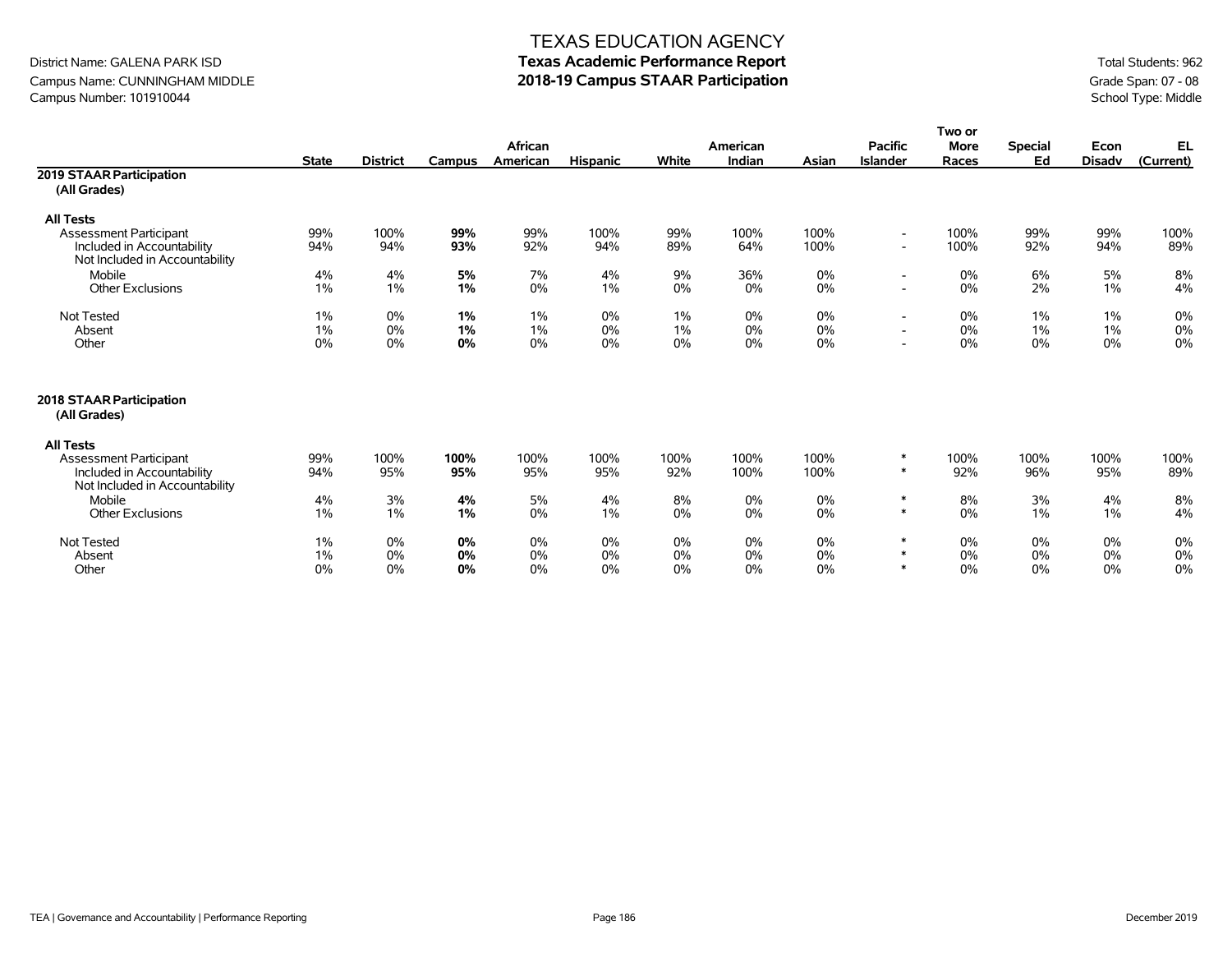Campus Number: 101910044 School Type: Middle

### District Name: GALENA PARK ISD **Texas Academic Performance Report** Total Students: 962

**Two or**

## Campus Name: CUNNINGHAM MIDDLE **2018-19 Campus Attendance, Graduation, and Dropout Rates** Grade Span: 07 - 08

**State District Campus African American Hispanic White American Indian Asian Pacific Islander More Races Special Ed Econ Disadv EL (Current) Attendance Rate** 2017-18 95.4% 95.7% **95.6%** 95.3% 95.8% 95.3% \* 97.0% \* 96.7% 93.1% 95.5% 95.8% 2016-17 95.7% 96.1% **96.4%** 96.2% 96.5% 97.0% \* \* \* 97.4% 94.9% 96.4% 96.9% **Annual Dropout Rate (Gr 7-8)** 2017-18 0.4% 0.4% **0.9%** 1.3% 0.8% 0.0% 0.0% 0.0% \* 0.0% 2.7% 1.1% 1.3% 2016-17 0.3% 0.5% **0.5%** 0.5% 0.6% 0.0% \* 0.0% \* 0.0% 1.6% 0.5% 0.7% **Annual Dropout Rate (Gr 9-12)** 2017-18 1.9% 2.3% **-** - - - - - - - - - - 2016-17 1.9% 3.3% **-** - - - - - - - - - - **4-Year Longitudinal Rate (Gr 9-12)** Class of 2018 Graduated 90.0% 90.9% **-** - - - - - - - - - - Received TxCHSE 0.4% 0.3% **-** - - - - - - - - - - Continued HS 3.8% 2.1% **-** - - - - - - - - - - Dropped Out 5.7% 6.8% **-** - - - - - - - - - - Graduates and TxCHSE 90.4% 91.2% **-** - - - - - - - - - - Graduates, TxCHSE, and Continuers 94.3% 93.2% **-** - - - - - - - - - - Class of 2017 Graduated 89.7% 88.8% **-** - - - - - - - - - - Received TxCHSE 0.4% 0.1% **-** - - - - - - - - - - Continued HS 4.0% 2.9% **-** - - - - - - - - - - Dropped Out 5.9% 8.1% **-** - - - - - - - - - - Graduates and TxCHSE 90.1% 88.9% **-** - - - - - - - - - - Graduates, TxCHSE, and Continuers 94.1% 91.9% **-** - - - - - - - - - - **5-Year Extended Longitudinal Rate (Gr 9-12)** Class of 2017 Graduated 92.0% 91.1% **-** - - - - - - - - - - Received TxCHSE 0.6% 0.2% **-** - - - - - - - - - - Continued HS 1.1% 0.5% **-** - - - - - - - - - - Dropped Out 6.3% 8.1% **-** - - - - - - - - - - Graduates and TxCHSE 92.6% 91.3% **-** - - - - - - - - - - Graduates, TxCHSE, and Continuers 93.7% 91.9% **-** - - - - - - - - - - Class of 2016 Graduated 91.6% 92.4% **-** - - - - - - - - - - Received TxCHSE 0.7% 0.5% **-** - - - - - - - - - - Continued HS 1.2% 0.7% **-** - - - - - - - - - - Dropped Out 6.6% 6.5% **-** - - - - - - - - - - Graduates and TxCHSE 92.2% 92.8% **-** - - - - - - - - - - Graduates, TxCHSE, and Continuers 93.4% 93.5% **-** - - - - - - - - - - **6-Year Extended Longitudinal Rate (Gr 9-12)** Class of 2016 Graduated 92.1% 93.0% **-** - - - - - - - - - -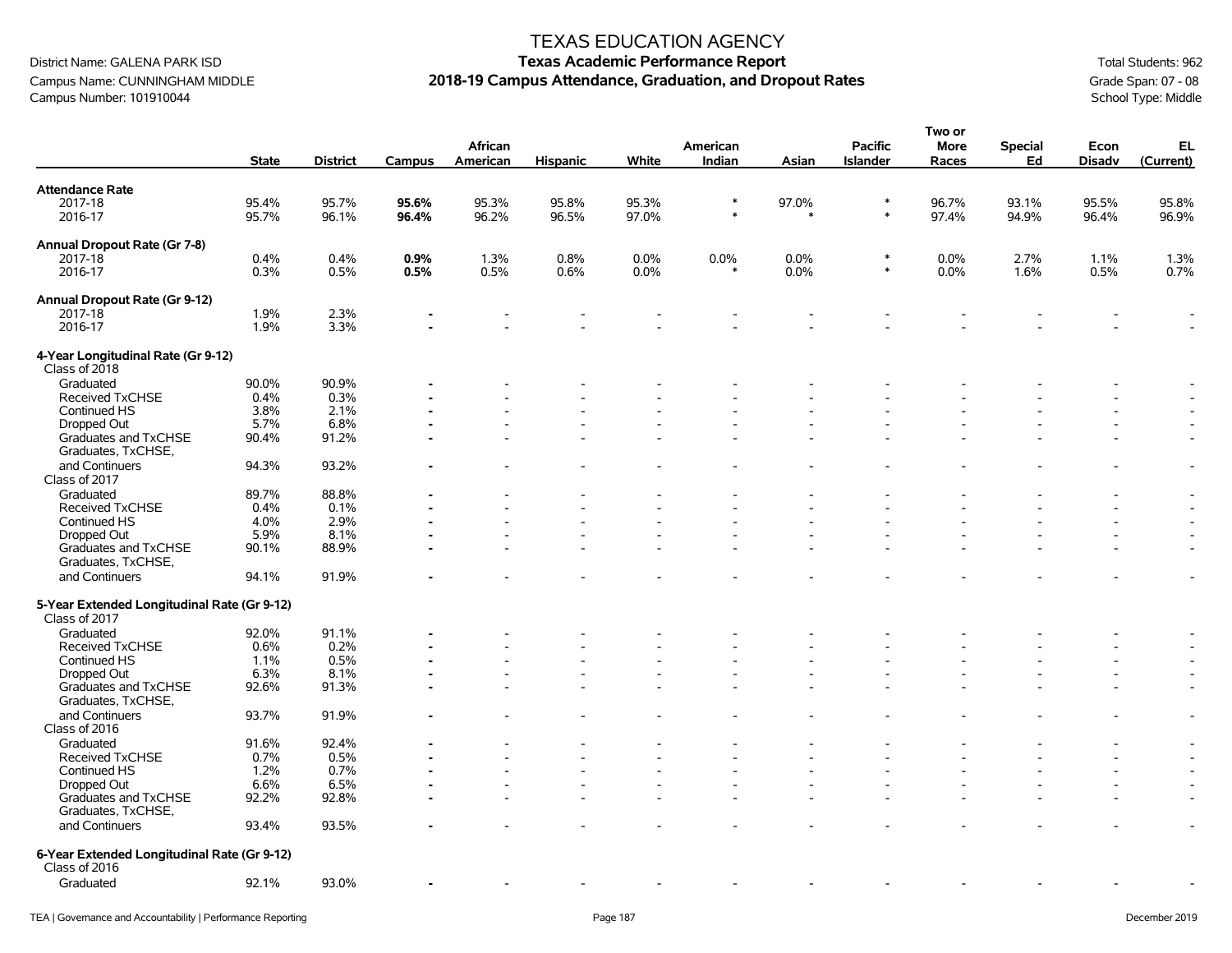Campus Name: CUNNINGHAM MIDDLE **2018-19 Campus Attendance, Graduation, and Dropout Rates** Grade Span: 07 - 08<br>Campus Number: 101910044 School Type: Middle Campus Number: 101910044

|                                                             |              |                 |        |          |                 |       |               |       |                 | Two or      |                          |               |           |
|-------------------------------------------------------------|--------------|-----------------|--------|----------|-----------------|-------|---------------|-------|-----------------|-------------|--------------------------|---------------|-----------|
|                                                             |              |                 |        | African  |                 |       | American      |       | Pacific         | <b>More</b> | <b>Special</b>           | Econ          | EL        |
|                                                             | <b>State</b> | <b>District</b> | Campus | American | <b>Hispanic</b> | White | <b>Indian</b> | Asian | <b>Islander</b> | Races       | Ed                       | <b>Disadv</b> | (Current) |
| Received TxCHSE                                             | 0.8%         | 0.5%            |        |          |                 |       |               |       |                 |             | $\overline{\phantom{a}}$ |               |           |
| Continued HS                                                | 0.5%         | 0.0%            |        |          |                 |       |               |       |                 |             |                          |               |           |
| Dropped Out                                                 | 6.6%         | 6.5%            |        |          |                 |       |               |       |                 |             |                          |               |           |
| Graduates and TxCHSE                                        | 92.9%        | 93.5%           |        |          |                 |       |               |       |                 |             |                          |               |           |
| Graduates, TxCHSE,                                          |              |                 |        |          |                 |       |               |       |                 |             |                          |               |           |
| and Continuers                                              | 93.4%        | 93.5%           |        |          |                 |       |               |       |                 |             |                          |               |           |
| Class of 2015                                               |              |                 |        |          |                 |       |               |       |                 |             |                          |               |           |
| Graduated                                                   | 91.8%        | 92.9%           |        |          |                 |       |               |       |                 |             |                          |               |           |
| Received TxCHSE                                             | 1.0%         | 0.2%            |        |          |                 |       |               |       |                 |             |                          |               |           |
| Continued HS                                                | 0.6%         | 0.1%            |        |          |                 |       |               |       |                 |             |                          |               |           |
| Dropped Out                                                 | 6.7%         | 6.8%            |        |          |                 |       |               |       |                 |             |                          |               |           |
| Graduates and TxCHSE                                        | 92.8%        | 93.1%           |        |          |                 |       |               |       |                 |             |                          |               |           |
|                                                             |              |                 |        |          |                 |       |               |       |                 |             |                          |               |           |
| Graduates, TxCHSE,                                          |              |                 |        |          |                 |       |               |       |                 |             |                          |               |           |
| and Continuers                                              | 93.3%        | 93.2%           |        |          |                 |       |               |       |                 |             |                          |               |           |
|                                                             |              |                 |        |          |                 |       |               |       |                 |             |                          |               |           |
| 4-Year Federal Graduation Rate Without Exclusions (Gr 9-12) |              |                 |        |          |                 |       |               |       |                 |             |                          |               |           |
| Class of 2018                                               | 90.0%        | 89.0%           |        |          |                 |       |               |       |                 |             |                          |               |           |
| Class of 2017                                               | 89.7%        | 86.8%           |        |          |                 |       |               |       |                 |             |                          |               |           |
|                                                             |              |                 |        |          |                 |       |               |       |                 |             |                          |               |           |
| RHSP/DAP Graduates (Longitudinal Rate)                      |              |                 |        |          |                 |       |               |       |                 |             |                          |               |           |
| Class of 2018                                               | 68.5%        | 55.6%           |        |          |                 |       |               |       |                 |             |                          |               |           |
| Class of 2017                                               | 88.5%        | 87.7%           |        |          |                 |       |               |       |                 |             |                          |               |           |
|                                                             |              |                 |        |          |                 |       |               |       |                 |             |                          |               |           |
| FHSP-E Graduates (Longitudinal Rate)                        |              |                 |        |          |                 |       |               |       |                 |             |                          |               |           |
| Class of 2018                                               | 5.0%         | 76.1%           |        |          |                 |       |               |       |                 |             |                          |               |           |
| Class of 2017                                               | 6.0%         | 6.3%            |        |          |                 |       |               |       |                 |             |                          |               |           |
|                                                             |              |                 |        |          |                 |       |               |       |                 |             |                          |               |           |
| FHSP-DLA Graduates (Longitudinal Rate)                      |              |                 |        |          |                 |       |               |       |                 |             |                          |               |           |
| Class of 2018                                               | 82.0%        | 4.7%            |        |          |                 |       |               |       |                 |             |                          |               |           |
| Class of 2017                                               | 60.8%        | 10.0%           |        |          |                 |       |               |       |                 |             |                          |               |           |
|                                                             |              |                 |        |          |                 |       |               |       |                 |             |                          |               |           |
|                                                             |              |                 |        |          |                 |       |               |       |                 |             |                          |               |           |
| RHSP/DAP/FHSP-E/FHSP-DLA Graduates (Longitudinal Rate)      |              |                 |        |          |                 |       |               |       |                 |             |                          |               |           |
| Class of 2018                                               | 86.8%        | 80.7%           |        |          |                 |       |               |       |                 |             |                          |               |           |
| Class of 2017                                               | 85.9%        | 84.0%           |        |          |                 |       |               |       |                 |             |                          |               |           |
|                                                             |              |                 |        |          |                 |       |               |       |                 |             |                          |               |           |
| <b>RHSP/DAP Graduates (Annual Rate)</b>                     |              |                 |        |          |                 |       |               |       |                 |             |                          |               |           |
| 2017-18                                                     | 37.7%        | 14.5%           |        |          |                 |       |               |       |                 |             |                          |               |           |
| 2016-17                                                     | 87.2%        | 85.1%           |        |          |                 |       |               |       |                 |             |                          |               |           |
|                                                             |              |                 |        |          |                 |       |               |       |                 |             |                          |               |           |
| FHSP-E Graduates (Annual Rate)                              |              |                 |        |          |                 |       |               |       |                 |             |                          |               |           |
| 2017-18                                                     | 4.9%         | 75.7%           |        |          |                 |       |               |       |                 |             |                          |               |           |
| 2016-17                                                     | 7.2%         | 16.7%           |        |          |                 |       |               |       |                 |             |                          |               |           |
|                                                             |              |                 |        |          |                 |       |               |       |                 |             |                          |               |           |
| FHSP-DLA Graduates (Annual Rate)                            |              |                 |        |          |                 |       |               |       |                 |             |                          |               |           |
| 2017-18                                                     | 81.5%        | 4.6%            |        |          |                 |       |               |       |                 |             |                          |               |           |
| 2016-17                                                     | 56.5%        | 7.5%            |        |          |                 |       |               |       |                 |             |                          |               |           |
|                                                             |              |                 |        |          |                 |       |               |       |                 |             |                          |               |           |
| RHSP/DAP/FHSP-E/FHSP-DLA Graduates (Annual Rate)            |              |                 |        |          |                 |       |               |       |                 |             |                          |               |           |
|                                                             |              |                 |        |          |                 |       |               |       |                 |             |                          |               |           |
| 2017-18                                                     | 85.1%        | 77.9%<br>80.5%  |        |          |                 |       |               |       |                 |             |                          |               |           |
| 2016-17                                                     | 84.0%        |                 |        |          |                 |       |               |       |                 |             |                          |               |           |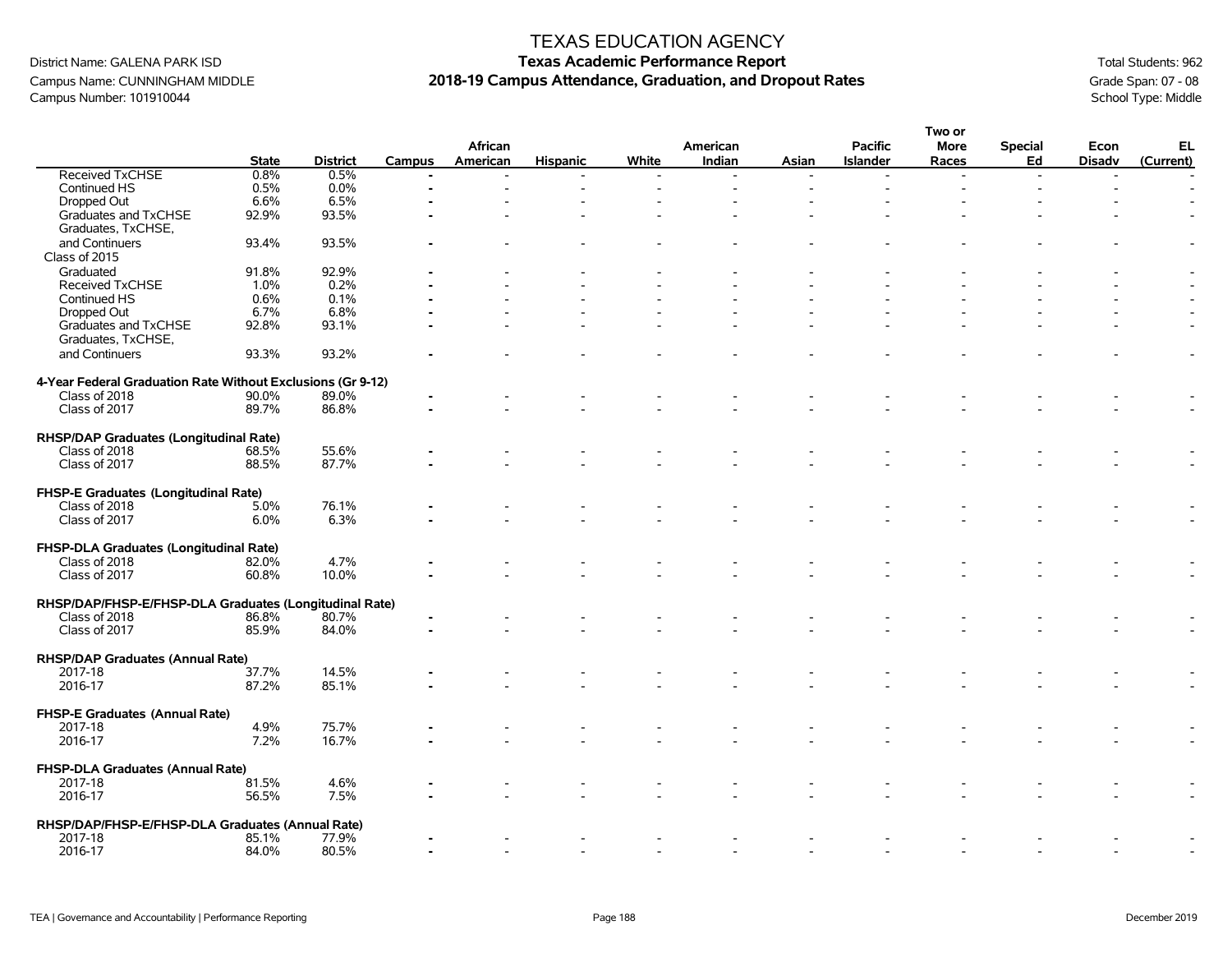## District Name: GALENA PARK ISD **Texas Academic Performance Report** Total Students: 962

Campus Name: CUNNINGHAM MIDDLE **2018-19 Campus Graduation Profile** Graduation Profile Grade Span: 07 - 08<br>Campus Number: 101910044 School Type: Middle Campus Number: 101910044

|                                                            | Campus<br>Count | Campus<br>Percent | <b>District</b><br>Count | <b>State</b><br>Count |
|------------------------------------------------------------|-----------------|-------------------|--------------------------|-----------------------|
| Graduates (2017-18 Annual Graduates)                       |                 |                   |                          |                       |
| <b>Total Graduates</b>                                     |                 |                   | 1,581                    | 347,893               |
| By Ethnicity:                                              |                 |                   |                          |                       |
| African American                                           |                 |                   | 277                      | 43,502                |
| Hispanic                                                   |                 |                   | 1,198                    | 173,272               |
| White                                                      |                 |                   | 71                       | 107,052               |
| American Indian                                            |                 |                   |                          | 1,226                 |
| Asian                                                      |                 |                   | 21                       | 15,589                |
| Pacific Islander                                           |                 |                   | 0                        | 528                   |
| Two or More Races                                          |                 |                   | 11                       | 6,724                 |
| By Graduation Type:                                        |                 |                   |                          |                       |
| Minimum H.S. Program                                       |                 |                   | 47                       | 5,855                 |
| Recommended H.S. Program/Distinguished Achievement Program |                 |                   | 8                        | 3,538                 |
| Foundation H.S. Program (No Endorsement)                   |                 |                   | 329                      | 49,432                |
| Foundation H.S. Program (Endorsement)                      |                 |                   | 1,128                    | 16,542                |
| Foundation H.S. Program (DLA)                              |                 |                   | 69                       | 272,526               |
| <b>Special Education Graduates</b>                         |                 |                   | 135                      | 25,962                |
| Economically Disadvantaged Graduates                       |                 |                   | 1,092                    | 166,956               |
| <b>LEP Graduates</b>                                       |                 |                   | 200                      | 21,359                |
| <b>At-Risk Graduates</b>                                   |                 |                   | 970                      | 144,805               |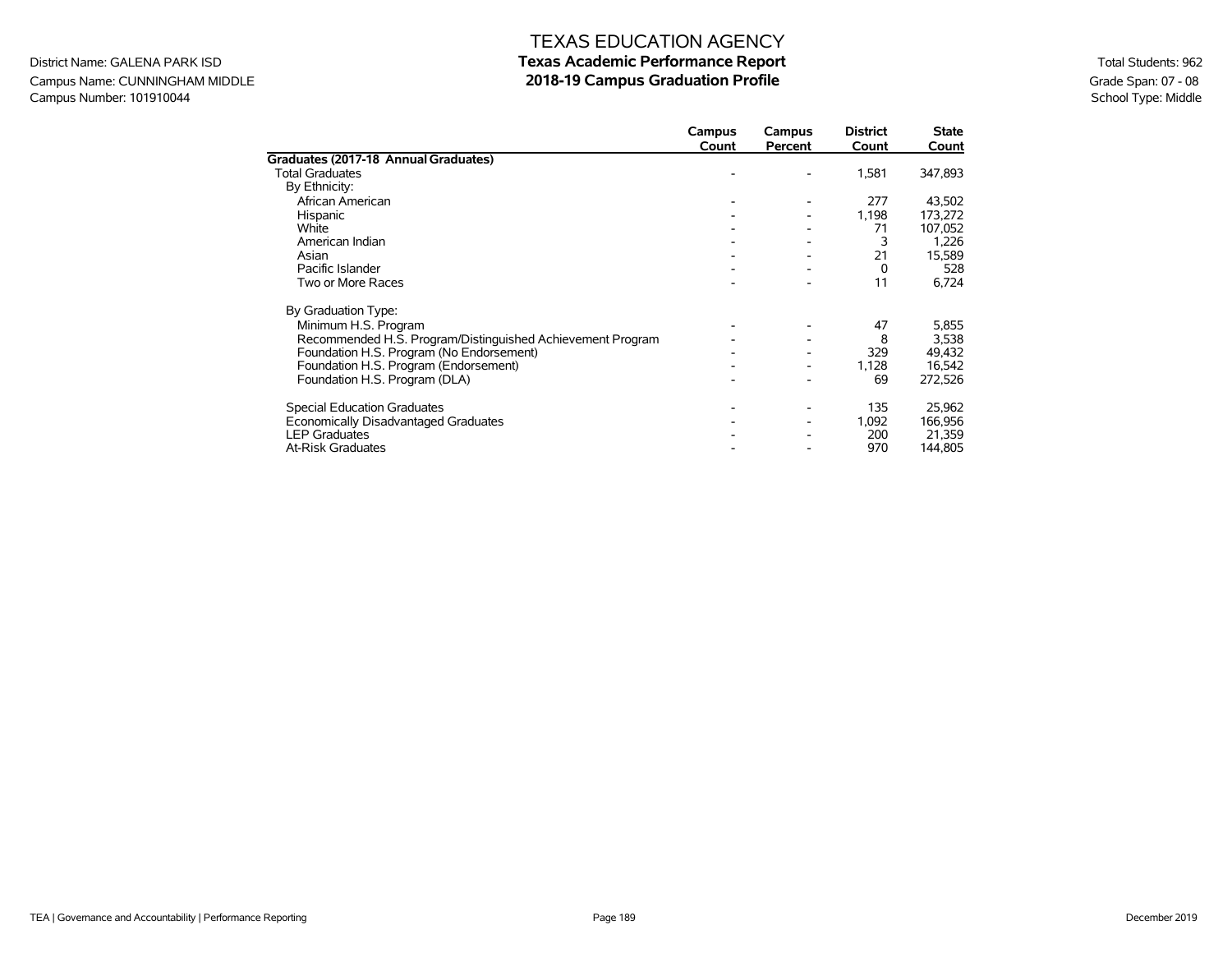Campus Name: CUNNINGHAM MIDDLE **2018-19 Campus College, Career, and Military Readiness (CCMR)** Grade Span: 07 - 08<br>Campus Number: 101910044 School Type: Middle Campus Number: 101910044

|                                                                                                |              |                 |        |          |                 |       |          |       |                 | Two or      |                |               |           |
|------------------------------------------------------------------------------------------------|--------------|-----------------|--------|----------|-----------------|-------|----------|-------|-----------------|-------------|----------------|---------------|-----------|
|                                                                                                |              |                 |        | African  |                 |       | American |       | <b>Pacific</b>  | <b>More</b> | <b>Special</b> | Econ          | EL        |
|                                                                                                | <b>State</b> | <b>District</b> | Campus | American | <b>Hispanic</b> | White | Indian   | Asian | <b>Islander</b> | Races       | Ed             | <b>Disadv</b> | (Current) |
| College, Career, and Military Ready Graduates (Student Achievement) ***                        |              |                 |        |          |                 |       |          |       |                 |             |                |               |           |
| College, Career, or Military Ready (Annual Graduates)                                          |              |                 |        |          |                 |       |          |       |                 |             |                |               |           |
| 2017-18                                                                                        | 65.5%        | 60.1%           |        |          |                 |       |          |       |                 |             |                |               |           |
|                                                                                                |              |                 |        |          |                 |       |          |       |                 |             |                |               |           |
| <b>College Ready Graduates ***</b>                                                             |              |                 |        |          |                 |       |          |       |                 |             |                |               |           |
| College Ready (Annual Graduates)                                                               |              |                 |        |          |                 |       |          |       |                 |             |                |               |           |
| 2017-18                                                                                        | 50.0%        | 35.2%           |        |          |                 |       |          |       |                 |             |                |               |           |
| TSI Criteria Graduates (Annual Graduates)<br>English Language Arts                             |              |                 |        |          |                 |       |          |       |                 |             |                |               |           |
| 2017-18                                                                                        | 58.2%        | 27.8%           |        |          |                 |       |          |       |                 |             |                |               |           |
| Mathematics                                                                                    |              |                 |        |          |                 |       |          |       |                 |             |                |               |           |
| 2017-18<br><b>Both Subjects</b>                                                                | 46.0%        | 46.4%           |        |          |                 |       |          |       |                 |             |                |               |           |
| 2017-18                                                                                        | 42.1%        | 20.0%           |        |          |                 |       |          |       |                 |             |                |               |           |
| Dual Course Credits (Annual Graduates)<br>Any Subject                                          |              |                 |        |          |                 |       |          |       |                 |             |                |               |           |
| 2017-18                                                                                        | 20.7%        | 15.9%           |        |          |                 |       |          |       |                 |             |                |               |           |
| 2016-17                                                                                        | 19.9%        | 11.6%           |        |          |                 |       |          |       |                 |             |                |               |           |
|                                                                                                |              |                 |        |          |                 |       |          |       |                 |             |                |               |           |
| AP/IB Met Criteria in Any Subject (Annual Graduates)<br>Any Subject                            |              |                 |        |          |                 |       |          |       |                 |             |                |               |           |
| 2017-18                                                                                        | 20.4%        | 14.4%           |        |          |                 |       |          |       |                 |             |                |               |           |
| 2016-17                                                                                        | 20.1%        | 12.4%           |        |          |                 |       |          |       |                 |             |                |               |           |
| Associate's Degree                                                                             |              |                 |        |          |                 |       |          |       |                 |             |                |               |           |
| Associate's Degree (Annual Graduates)                                                          |              |                 |        |          |                 |       |          |       |                 |             |                |               |           |
| 2017-18                                                                                        | 1.4%         | 1.1%            |        |          |                 |       |          |       |                 |             |                |               |           |
| 2016-17                                                                                        | 0.8%         | 0.7%            |        |          |                 |       |          |       |                 |             |                |               |           |
|                                                                                                |              |                 |        |          |                 |       |          |       |                 |             |                |               |           |
| OnRamps Course Credits (Annual Graduates)<br>2017-18                                           | 1.0%         | 0.0%            |        |          |                 |       |          |       |                 |             |                |               |           |
|                                                                                                |              |                 |        |          |                 |       |          |       |                 |             |                |               |           |
| <b>Career/Military Ready Graduates</b>                                                         |              |                 |        |          |                 |       |          |       |                 |             |                |               |           |
| Career or Military Ready (Annual Graduates)                                                    |              |                 |        |          |                 |       |          |       |                 |             |                |               |           |
|                                                                                                |              |                 |        |          |                 |       |          |       |                 |             |                |               |           |
| 2017-18                                                                                        | 28.7%        | 37.9%           |        |          |                 |       |          |       |                 |             |                |               |           |
| 2016-17                                                                                        | 13.2%        | 17.9%           |        |          |                 |       |          |       |                 |             |                |               |           |
| Approved Industry-Based Certification (Annual Graduates)                                       |              |                 |        |          |                 |       |          |       |                 |             |                |               |           |
| 2017-18                                                                                        | 4.8%         | 8.9%            |        |          |                 |       |          |       |                 |             |                |               |           |
| 2016-17                                                                                        | 2.7%         | 4.3%            |        |          |                 |       |          |       |                 |             |                |               |           |
|                                                                                                |              |                 |        |          |                 |       |          |       |                 |             |                |               |           |
| Graduate with Completed IEP and Workforce Readiness (Annual Graduates)                         |              |                 |        |          |                 |       |          |       |                 |             |                |               |           |
| 2017-18                                                                                        | 1.7%         | 1.8%            |        |          |                 |       |          |       |                 |             |                |               |           |
| 2016-17                                                                                        | 1.0%         | 2.1%            |        |          |                 |       |          |       |                 |             |                |               |           |
| CTE Coherent Sequence Coursework Aligned with Industry-Based Certifications (Annual Graduates) |              |                 |        |          |                 |       |          |       |                 |             |                |               |           |
| 2017-18                                                                                        | 38.7%        | 52.3%           |        |          |                 |       |          |       |                 |             |                |               |           |
| 2016-17                                                                                        | 17.3%        | 23.2%           |        |          |                 |       |          |       |                 |             |                |               |           |
|                                                                                                |              |                 |        |          |                 |       |          |       |                 |             |                |               |           |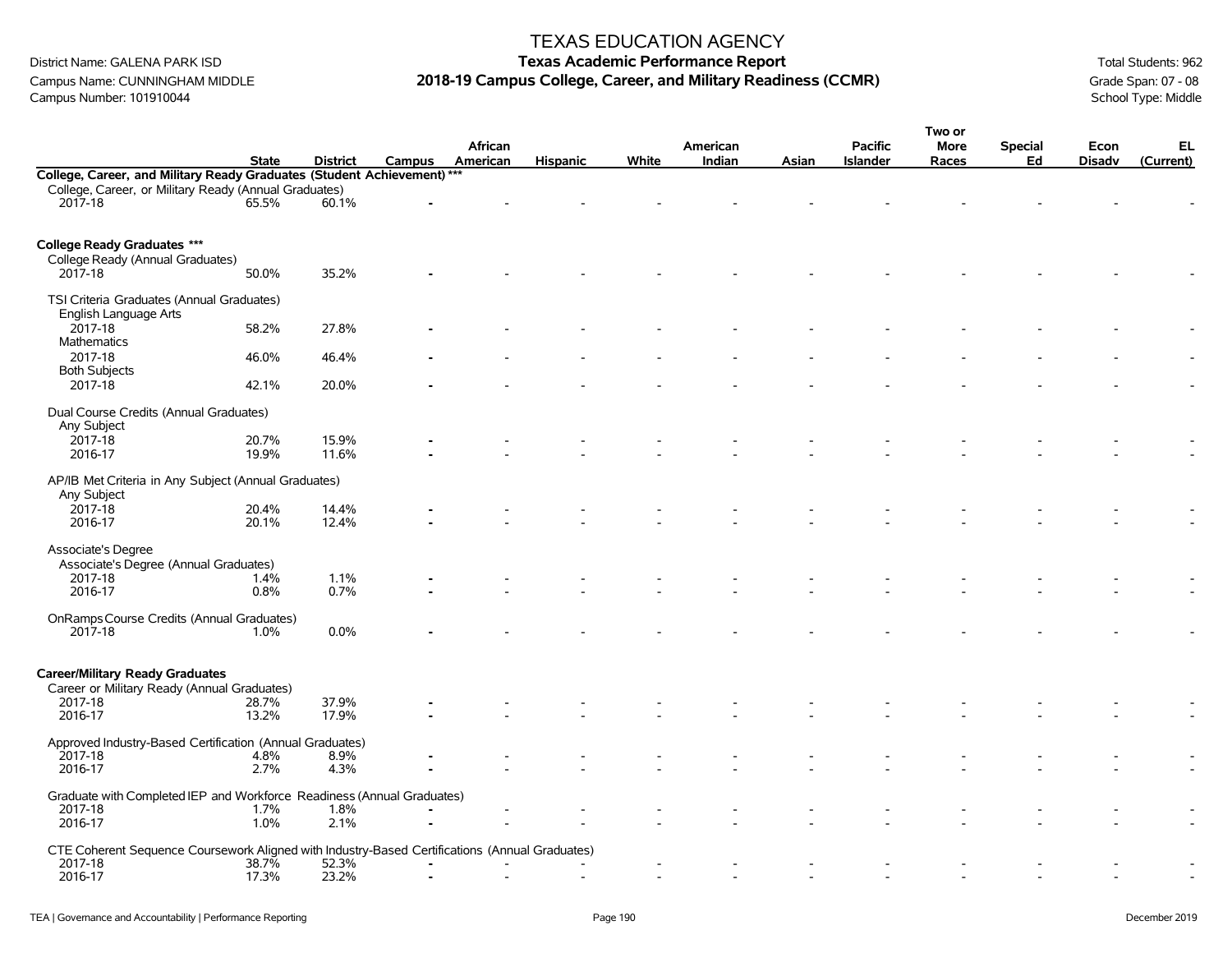Campus Name: CUNNINGHAM MIDDLE **2018-19 Campus College, Career, and Military Readiness (CCMR)** Grade Span: 07 - 08<br>Campus Number: 101910044 School Type: Middle Campus Number: 101910044

|                                                                                                                  |              |                 |                          | African                  |                 |                          | American                 |       | <b>Pacific</b> | Two or<br>More | <b>Special</b> | Econ          | EL        |
|------------------------------------------------------------------------------------------------------------------|--------------|-----------------|--------------------------|--------------------------|-----------------|--------------------------|--------------------------|-------|----------------|----------------|----------------|---------------|-----------|
|                                                                                                                  | <b>State</b> | <b>District</b> | Campus                   | American                 | <b>Hispanic</b> | White                    | Indian                   | Asian | Islander       | Races          | Ed             | <b>Disadv</b> | (Current) |
| U.S. Armed Forces Enlistment (Annual Graduates)                                                                  |              |                 |                          |                          |                 |                          |                          |       |                |                |                |               |           |
| 2017-18                                                                                                          | 4.3%         | 5.6%            | $\blacksquare$           |                          |                 | $\overline{\phantom{0}}$ | $\overline{\phantom{a}}$ |       |                | $\sim$         |                |               |           |
| 2016-17                                                                                                          | 2.2%         | 1.9%            | $\sim$                   | $\overline{\phantom{0}}$ |                 | -                        |                          |       |                |                |                |               |           |
| Graduates under an Advanced Degree Plan and Identified as a current Special Education Student (Annual Graduates) |              |                 |                          |                          |                 |                          |                          |       |                |                |                |               |           |
| 2017-18                                                                                                          | 2.6%         | 2.6%            | $\sim$                   |                          |                 | -                        |                          |       |                |                |                |               |           |
| Graduates with Level I or Level II Certificate (Annual Graduates)                                                |              |                 |                          |                          |                 |                          |                          |       |                |                |                |               |           |
| 2017-18                                                                                                          | $0.6\%$      | 0.3%            | $\overline{\phantom{a}}$ | $\sim$                   |                 | -                        |                          |       |                |                |                |               |           |
| 2016-17                                                                                                          | $0.5\%$      | 0.2%            | $\sim$                   | $\overline{\phantom{0}}$ | -               | -                        |                          |       |                |                |                |               |           |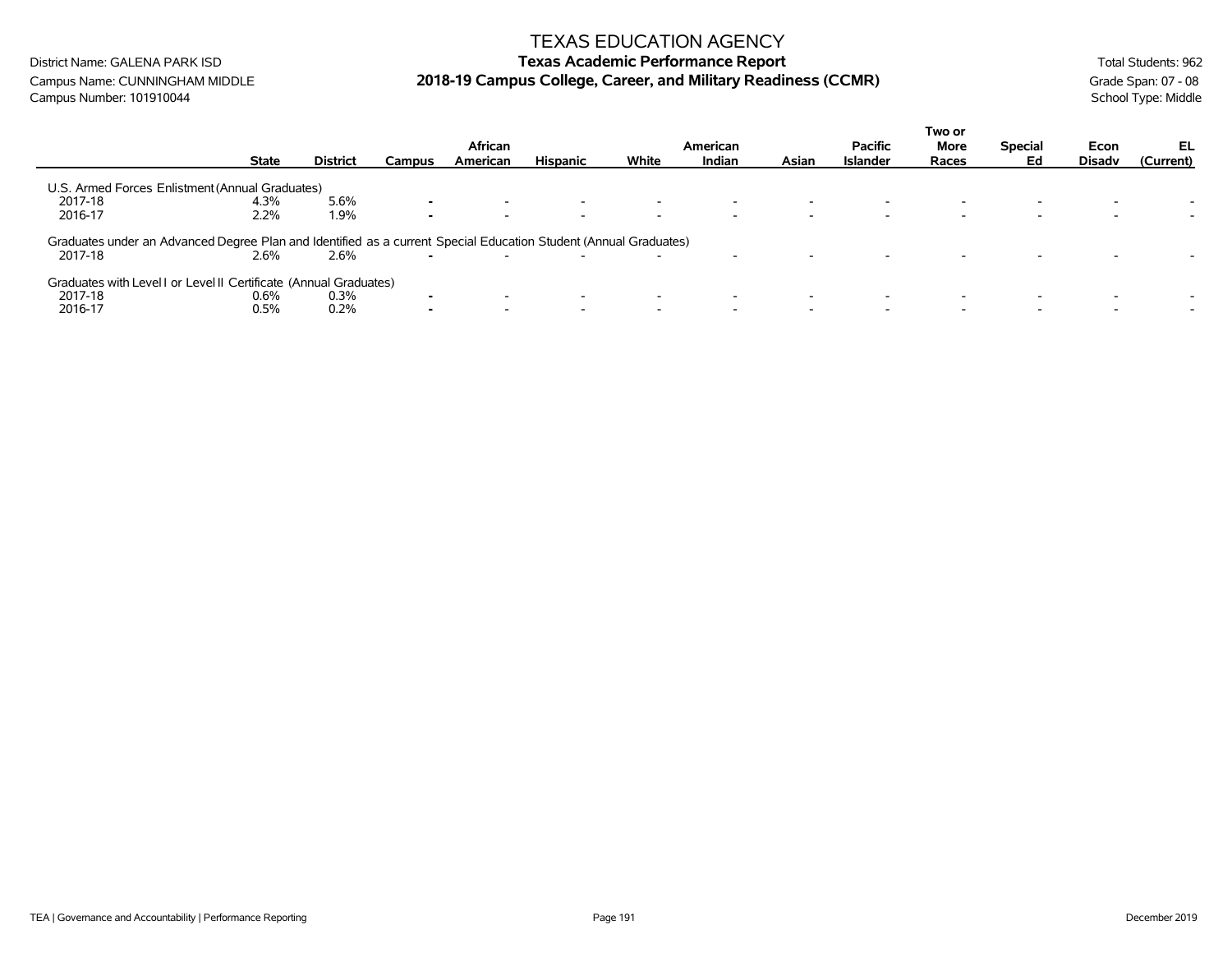Campus Name: CUNNINGHAM MIDDLE **2018-19 Campus CCMR-Related Indicators** Grade Span: 07 - 08<br>Campus Number: 101910044<br>School Type: Middle Campus Number: 101910044

### TEXAS EDUCATION AGENCY

## District Name: GALENA PARK ISD **Texas Academic Performance Report** Total Students: 962

**Two or**

|                                                                                  |              |                 |        | African  |                 |       | American |       | <b>Pacific</b> | <b>More</b> | <b>Special</b> | Econ                     | <b>EL</b>      |
|----------------------------------------------------------------------------------|--------------|-----------------|--------|----------|-----------------|-------|----------|-------|----------------|-------------|----------------|--------------------------|----------------|
|                                                                                  | <b>State</b> | <b>District</b> | Campus | American | <b>Hispanic</b> | White | Indian   | Asian | Islander       | Races       | Ed             | <b>Disadv</b>            | (Current)      |
| TSIA Results (Graduates >= Criterion) (Annual Graduates)                         |              |                 |        |          |                 |       |          |       |                |             |                |                          |                |
| Reading                                                                          |              |                 |        |          |                 |       |          |       |                |             |                |                          |                |
| 2017-18                                                                          | 32.1%        | 17.6%           |        |          |                 |       |          |       |                |             |                |                          |                |
| 2016-17                                                                          | 23.4%        | 13.2%           |        |          |                 |       |          |       |                |             |                |                          |                |
| <b>Mathematics</b>                                                               |              |                 |        |          |                 |       |          |       |                |             |                |                          |                |
| 2017-18                                                                          | 23.7%        | 12.3%           |        |          |                 |       |          |       |                |             |                |                          |                |
| 2016-17                                                                          | 19.8%        | 12.5%           |        |          |                 |       |          |       |                |             |                |                          |                |
| <b>Both Subjects</b>                                                             |              |                 |        |          |                 |       |          |       |                |             |                |                          |                |
| 2017-18                                                                          | 18.1%        | 6.8%            |        |          |                 |       |          |       |                |             |                |                          |                |
| 2016-17                                                                          | 12.9%        | 5.7%            |        |          |                 |       |          |       |                |             |                |                          | $\overline{a}$ |
|                                                                                  |              |                 |        |          |                 |       |          |       |                |             |                |                          |                |
| <b>CTE Coherent Sequence (Annual Graduates)</b>                                  |              |                 |        |          |                 |       |          |       |                |             |                |                          |                |
| 2017-18                                                                          | 58.4%        | 69.6%           |        |          |                 |       |          |       |                |             |                |                          |                |
| 2016-17                                                                          | 50.5%        | 55.7%           |        |          |                 |       |          |       |                |             |                |                          | L,             |
|                                                                                  |              |                 |        |          |                 |       |          |       |                |             |                |                          |                |
| <b>Completed and Received Credit for College Prep Courses (Annual Graduates)</b> |              |                 |        |          |                 |       |          |       |                |             |                |                          |                |
| English Language Arts                                                            |              |                 |        |          |                 |       |          |       |                |             |                |                          |                |
| 2017-18                                                                          | 2.0%         | 0.0%            |        |          |                 |       |          |       |                |             |                |                          |                |
| 2016-17                                                                          | 0.8%         | 0.0%            |        |          |                 |       |          |       |                |             |                |                          | $\overline{a}$ |
| Mathematics                                                                      |              |                 |        |          |                 |       |          |       |                |             |                |                          |                |
| 2017-18                                                                          | 3.9%         | 29.2%           |        |          |                 |       |          |       |                |             |                |                          |                |
| 2016-17                                                                          | 1.4%         | 0.0%            |        |          |                 |       |          |       |                |             |                |                          |                |
| <b>Both Subjects</b>                                                             |              |                 |        |          |                 |       |          |       |                |             |                |                          |                |
| 2017-18                                                                          | 0.9%         | 0.0%            |        |          |                 |       |          |       |                |             |                |                          |                |
| 2016-17                                                                          | 0.2%         | 0.0%            |        |          |                 |       |          |       |                |             |                |                          |                |
|                                                                                  |              |                 |        |          |                 |       |          |       |                |             |                |                          |                |
| AP/IB Results (Participation) (Grades 11-12)                                     |              |                 |        |          |                 |       |          |       |                |             |                |                          |                |
| All Subjects                                                                     |              |                 |        |          |                 |       |          |       |                |             |                |                          |                |
| 2018                                                                             | 25.8%        | 12.0%           |        |          |                 |       |          |       |                |             | n/a            | $\overline{\phantom{a}}$ | n/a            |
| 2017                                                                             | 26.2%        | 11.6%           |        |          |                 |       |          |       |                |             | n/a            | $\blacksquare$           | n/a            |
| English Language Arts                                                            |              |                 |        |          |                 |       |          |       |                |             |                |                          |                |
| 2018                                                                             | 15.3%        | 4.0%            |        |          |                 |       |          |       |                |             | n/a            | $\overline{\phantom{a}}$ |                |
| 2017                                                                             | 15.9%        | 5.0%            |        |          |                 |       |          |       |                |             | n/a            | $\blacksquare$           | n/a<br>n/a     |
| Mathematics                                                                      |              |                 |        |          |                 |       |          |       |                |             |                |                          |                |
|                                                                                  |              |                 |        |          |                 |       |          |       |                |             |                |                          |                |
| 2018                                                                             | 7.3%         | 1.6%            |        |          |                 |       |          |       |                |             | n/a            | $\overline{\phantom{a}}$ | n/a            |
| 2017                                                                             | 7.2%         | 1.7%            |        |          |                 |       |          |       |                |             | n/a            | $\overline{a}$           | n/a            |
| Science                                                                          |              |                 |        |          |                 |       |          |       |                |             |                |                          |                |
| 2018                                                                             | 10.8%        | 3.5%            |        |          |                 |       |          |       |                |             | n/a            |                          | n/a            |
| 2017                                                                             | 10.9%        | 2.6%            |        |          |                 |       |          |       |                |             | n/a            | $\blacksquare$           | n/a            |
| Social Studies                                                                   |              |                 |        |          |                 |       |          |       |                |             |                |                          |                |
| 2018                                                                             | 14.5%        | 4.7%            |        |          |                 |       |          |       |                |             | n/a            | $\overline{\phantom{a}}$ | n/a            |
| 2017                                                                             | 15.0%        | 5.5%            |        |          |                 |       |          |       |                | $\sim$      | n/a            | $\overline{\phantom{a}}$ | n/a            |
|                                                                                  |              |                 |        |          |                 |       |          |       |                |             |                |                          |                |
| AP/IB Results (Examinees >= Criterion) (Grades 11-12)                            |              |                 |        |          |                 |       |          |       |                |             |                |                          |                |
| All Subjects                                                                     |              |                 |        |          |                 |       |          |       |                |             |                |                          |                |
| 2018                                                                             | 50.7%        | 60.1%           |        |          |                 |       |          |       |                |             | n/a            |                          | n/a            |
| 2017                                                                             | 49.1%        | 61.8%           |        |          |                 |       |          |       |                |             | n/a            | ٠                        | n/a            |
| English Language Arts                                                            |              |                 |        |          |                 |       |          |       |                |             |                |                          |                |
| 2018                                                                             | 42.5%        | 44.5%           |        |          |                 |       |          |       |                |             | n/a            | ۰                        | n/a            |
| 2017                                                                             | 41.3%        | 41.5%           |        |          |                 |       |          |       |                |             | n/a            | $\blacksquare$           | n/a            |
| Mathematics                                                                      |              |                 |        |          |                 |       |          |       |                |             |                |                          |                |
| 2018                                                                             | 52.8%        | 34.0%           |        |          |                 |       |          |       |                |             | n/a            |                          | n/a            |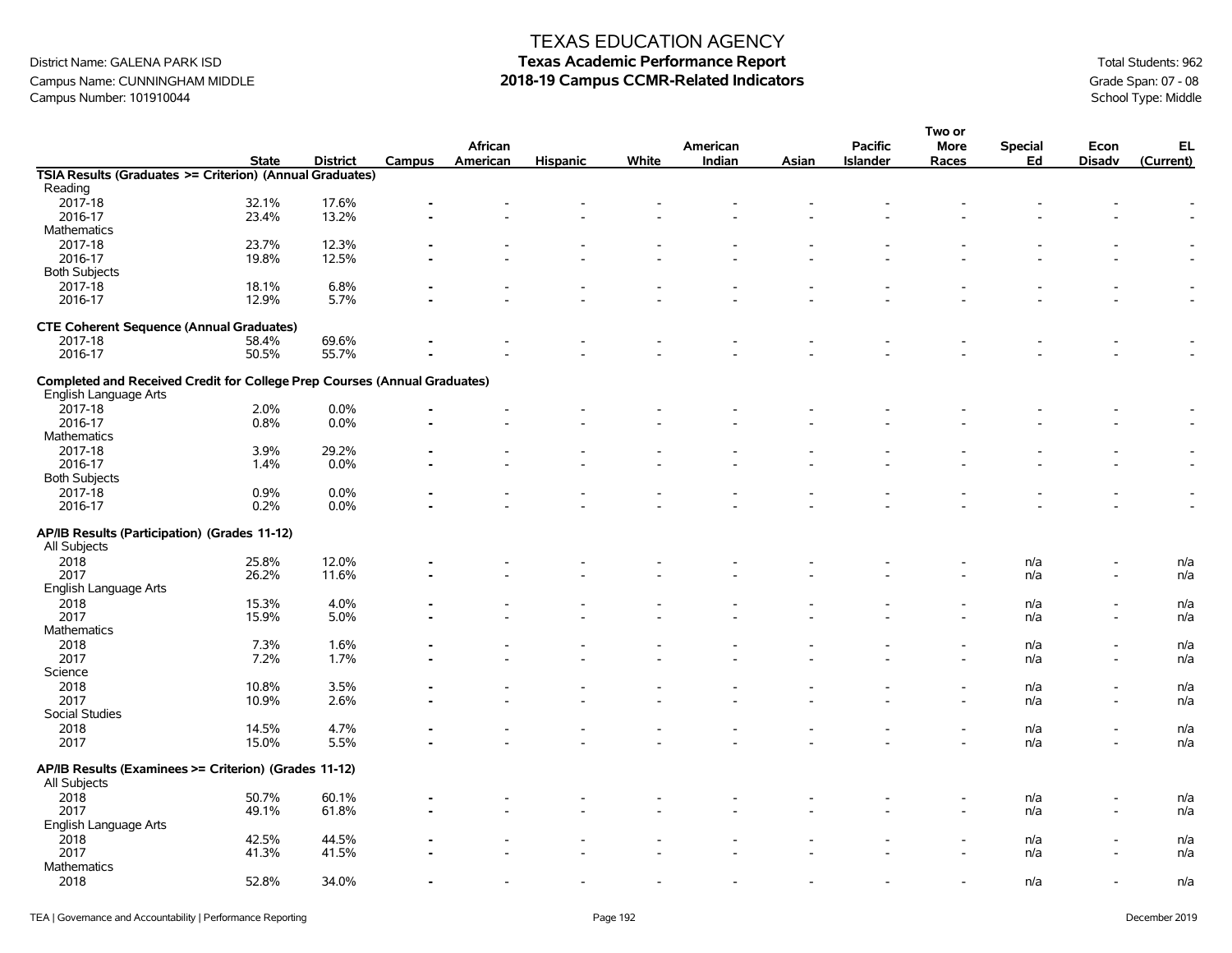### District Name: GALENA PARK ISD **Texas Academic Performance Report** Total Students: 962 Campus Name: CUNNINGHAM MIDDLE **2018-19 Campus CCMR-Related Indicators** Grade Span: 07 - 08<br>Campus Number: 101910044<br>School Type: Middle Campus Number: 101910044

|                                               |                       |                          |                |                                      |                                             |       |                          |       |                                             | Two or                   |                |                          |                  |
|-----------------------------------------------|-----------------------|--------------------------|----------------|--------------------------------------|---------------------------------------------|-------|--------------------------|-------|---------------------------------------------|--------------------------|----------------|--------------------------|------------------|
|                                               |                       |                          |                | African                              |                                             |       | American                 |       | <b>Pacific</b>                              | More                     | <b>Special</b> | Econ                     | EL               |
| 2017                                          | <b>State</b><br>51.3% | <b>District</b><br>25.9% | <b>Campus</b>  | American<br>$\overline{\phantom{a}}$ | <b>Hispanic</b><br>$\overline{\phantom{a}}$ | White | Indian<br>$\blacksquare$ | Asian | <b>Islander</b><br>$\overline{\phantom{a}}$ | Races                    | Ed<br>n/a      | <b>Disadv</b>            | (Current)<br>n/a |
| Science                                       |                       |                          |                |                                      |                                             |       |                          |       |                                             |                          |                |                          |                  |
| 2018                                          | 38.0%                 | 21.0%                    |                |                                      |                                             |       |                          |       |                                             |                          | n/a            |                          |                  |
| 2017                                          | 38.3%                 | 35.2%                    |                |                                      |                                             |       |                          |       |                                             | $\overline{\phantom{a}}$ | n/a            | $\blacksquare$           | n/a<br>n/a       |
| Social Studies                                |                       |                          |                |                                      |                                             |       |                          |       |                                             |                          |                |                          |                  |
| 2018                                          | 44.6%                 | 45.0%                    |                |                                      |                                             |       |                          |       |                                             |                          |                |                          |                  |
| 2017                                          |                       | 40.9%                    |                |                                      |                                             |       |                          |       |                                             |                          | n/a            | $\overline{\phantom{0}}$ | n/a              |
|                                               | 41.4%                 |                          |                |                                      |                                             |       |                          |       |                                             |                          | n/a            | $\blacksquare$           | n/a              |
| <b>SAT/ACT Results (Annual Graduates) ***</b> |                       |                          |                |                                      |                                             |       |                          |       |                                             |                          |                |                          |                  |
| Tested                                        |                       |                          |                |                                      |                                             |       |                          |       |                                             |                          |                |                          |                  |
| 2017-18                                       | 74.6%                 | 46.4%                    |                |                                      |                                             |       |                          |       |                                             |                          | n/a            |                          | n/a              |
| 2016-17                                       | 73.5%                 | 47.4%                    |                |                                      |                                             |       |                          |       |                                             |                          | n/a            | $\overline{\phantom{a}}$ | n/a              |
| At/Above Criterion                            |                       |                          |                |                                      |                                             |       |                          |       |                                             |                          |                |                          |                  |
| 2017-18                                       | 37.9%                 | 21.0%                    |                |                                      |                                             |       |                          |       |                                             |                          | n/a            | $\overline{\phantom{a}}$ | n/a              |
| Average SAT Score (Annual Graduates) ***      |                       |                          |                |                                      |                                             |       |                          |       |                                             |                          |                |                          |                  |
| All Subjects                                  |                       |                          |                |                                      |                                             |       |                          |       |                                             |                          |                |                          |                  |
| 2017-18                                       | 1036                  | 1049                     |                |                                      |                                             |       |                          |       |                                             | $\overline{\phantom{a}}$ | n/a            | $\overline{\phantom{a}}$ | n/a              |
| English Language Arts                         |                       |                          |                |                                      |                                             |       |                          |       |                                             |                          |                |                          |                  |
| and Writing                                   |                       |                          |                |                                      |                                             |       |                          |       |                                             |                          |                |                          |                  |
| 2017-18                                       | 521                   | 527                      | $\blacksquare$ |                                      |                                             |       |                          |       |                                             |                          | n/a            | $\overline{\phantom{a}}$ | n/a              |
| Mathematics                                   |                       |                          |                |                                      |                                             |       |                          |       |                                             |                          |                |                          |                  |
| 2017-18                                       | 515                   | 522                      |                |                                      |                                             |       |                          |       |                                             |                          | n/a            |                          | n/a              |
| Average ACT Score (Annual Graduates) ***      |                       |                          |                |                                      |                                             |       |                          |       |                                             |                          |                |                          |                  |
| All Subjects                                  |                       |                          |                |                                      |                                             |       |                          |       |                                             |                          |                |                          |                  |
| 2017-18                                       | 20.6                  | 18.3                     |                |                                      |                                             |       |                          |       |                                             |                          | n/a            | $\overline{\phantom{a}}$ | n/a              |
| English Language Arts                         |                       |                          |                |                                      |                                             |       |                          |       |                                             |                          |                |                          |                  |
| 2017-18                                       | 20.3                  | 17.6                     | $\blacksquare$ |                                      |                                             |       |                          |       |                                             |                          | n/a            | $\overline{\phantom{a}}$ | n/a              |
| Mathematics                                   |                       |                          |                |                                      |                                             |       |                          |       |                                             |                          |                |                          |                  |
| 2017-18                                       | 20.6                  | 18.5                     |                |                                      |                                             |       |                          |       |                                             | $\overline{\phantom{a}}$ | n/a            | $\overline{\phantom{a}}$ | n/a              |
| Science                                       |                       |                          |                |                                      |                                             |       |                          |       |                                             |                          |                |                          |                  |
| 2017-18                                       | 20.9                  | 18.9                     |                |                                      |                                             |       |                          |       |                                             |                          | n/a            |                          | n/a              |
|                                               |                       |                          |                |                                      |                                             |       |                          |       |                                             |                          |                |                          |                  |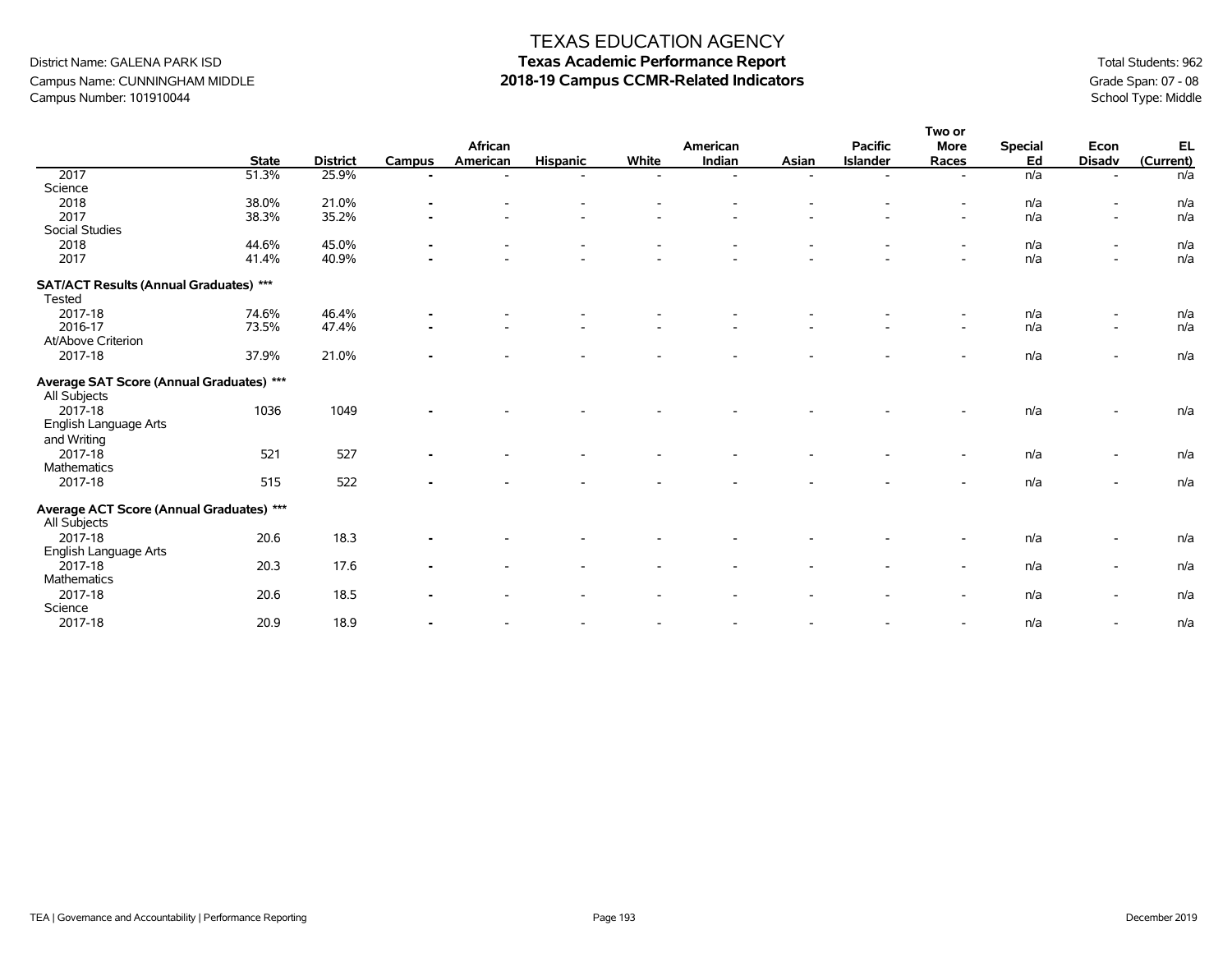Campus Name: CUNNINGHAM MIDDLE **2018-19 Campus Other Postsecondary Indicators** Grade Span: 07 - 08 Grade Span: 07<br>Campus Number: 101910044 School Type: Middle Campus Number: 101910044

|                                                                                                |              |                 |                | African  |                 |       | American |       | <b>Pacific</b>  | Two or<br>More | <b>Special</b> |                       |                 |
|------------------------------------------------------------------------------------------------|--------------|-----------------|----------------|----------|-----------------|-------|----------|-------|-----------------|----------------|----------------|-----------------------|-----------------|
|                                                                                                | <b>State</b> | <b>District</b> | Campus         | American | <b>Hispanic</b> | White | Indian   | Asian | <b>Islander</b> | Races          | Ed             | Econ<br><b>Disadv</b> | EL<br>(Current) |
| Advanced Dual-Credit Course Completion (Grades 9-12)                                           |              |                 |                |          |                 |       |          |       |                 |                |                |                       |                 |
| Any Subject                                                                                    |              |                 |                |          |                 |       |          |       |                 |                |                |                       |                 |
| 2017-18                                                                                        | 43.4%        | 48.1%           |                |          |                 |       |          |       |                 |                |                |                       |                 |
| 2016-17                                                                                        | 37.1%        | 42.9%           |                |          |                 |       |          |       |                 |                |                |                       |                 |
| English Language Arts                                                                          |              |                 |                |          |                 |       |          |       |                 |                |                |                       |                 |
| 2017-18                                                                                        | 17.3%        | 20.2%           |                |          |                 |       |          |       |                 |                |                |                       |                 |
| 2016-17                                                                                        | 16.8%        | 20.2%           |                |          |                 |       |          |       |                 |                |                |                       |                 |
| Mathematics                                                                                    |              |                 |                |          |                 |       |          |       |                 |                |                |                       |                 |
| 2017-18                                                                                        | 20.7%        | 16.4%           |                |          |                 |       |          |       |                 |                |                |                       |                 |
| 2016-17                                                                                        | 19.5%        | 21.7%           |                |          |                 |       |          |       |                 |                |                |                       |                 |
| Science                                                                                        |              |                 |                |          |                 |       |          |       |                 |                |                |                       |                 |
| 2017-18                                                                                        | 21.2%        | 23.0%           | $\blacksquare$ |          |                 |       |          |       |                 |                |                |                       |                 |
| 2016-17                                                                                        | 5.7%         | 3.3%            |                |          |                 |       |          |       |                 |                |                |                       |                 |
| Social Studies                                                                                 |              |                 |                |          |                 |       |          |       |                 |                |                |                       |                 |
| 2017-18                                                                                        | 22.8%        | 28.5%           |                |          |                 |       |          |       |                 |                |                |                       |                 |
| 2016-17                                                                                        | 21.8%        | 24.0%           |                |          |                 |       |          |       |                 |                |                |                       |                 |
| Graduates Enrolled in Texas Institution of Higher Education (TX                                |              |                 | IHE)           |          |                 |       |          |       |                 |                |                |                       |                 |
| 2016-17                                                                                        | 54.6%        | 49.8%           |                |          |                 |       |          |       |                 |                |                |                       |                 |
| 2015-16                                                                                        | 54.7%        | 48.2%           |                |          |                 |       |          |       |                 |                |                |                       |                 |
| Graduates in TX IHE Completing One Year Without Enrollment in a Developmental Education Course |              |                 |                |          |                 |       |          |       |                 |                |                |                       |                 |
| 2016-17                                                                                        | 59.2%        | 37.2%           |                |          |                 |       |          |       |                 |                |                |                       |                 |
| 2015-16                                                                                        | 55.7%        | 40.3%           |                |          |                 |       |          |       |                 |                |                |                       |                 |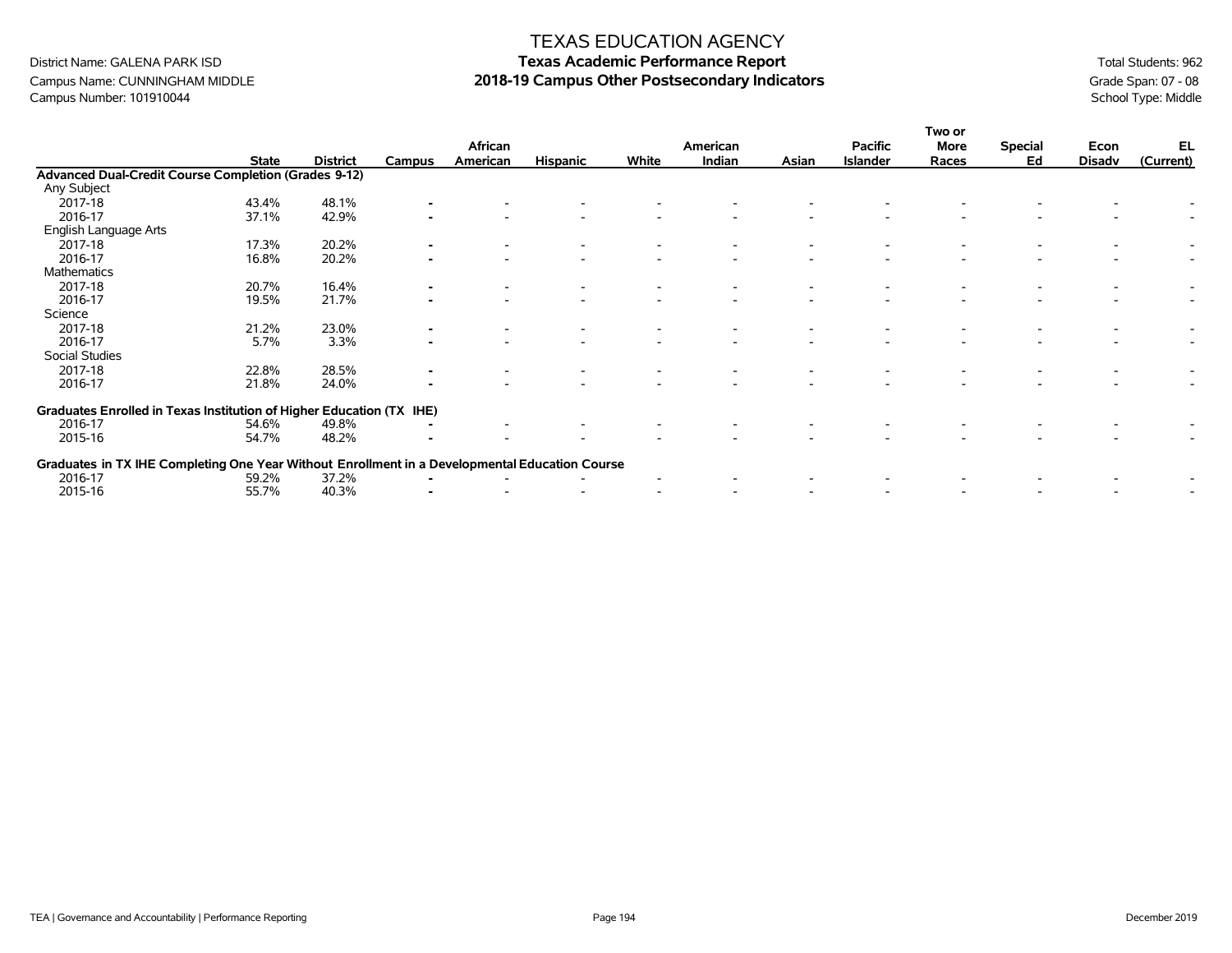## District Name: GALENA PARK ISD **Texas Academic Performance Report** Total Students: 962

Campus Name: CUNNINGHAM MIDDLE **2018-19 Campus Student Information**<br>Campus Number: 101910044<br>School Type: Middle Campus Number: 101910044

| <b>Student Information</b>                                               | Count          | Percent | <b>District</b> | <b>State</b> |
|--------------------------------------------------------------------------|----------------|---------|-----------------|--------------|
| <b>Total Students</b>                                                    | 962            | 100.0%  | 22,264          | 5,416,400    |
| Students by Grade:                                                       |                |         |                 |              |
| Early Childhood Education                                                | $\mathbf 0$    | 0.0%    | 0.2%            | 0.3%         |
| Pre-Kindergarten                                                         | $\mathbf 0$    | 0.0%    | 4.5%            | 4.4%         |
| Kindergarten                                                             | $\mathbf 0$    | 0.0%    | 6.4%            | 6.9%         |
| Grade 1                                                                  | $\mathbf 0$    | 0.0%    | 6.6%            | 7.1%         |
| Grade 2                                                                  | $\mathbf 0$    | 0.0%    | 7.0%            | 7.2%         |
| Grade 3                                                                  | $\pmb{0}$      | 0.0%    | 6.8%            | 7.3%         |
| Grade 4                                                                  | $\mathbf 0$    | 0.0%    | 7.3%            | 7.6%         |
| Grade 5                                                                  | $\mathbf 0$    | 0.0%    | 7.6%            | 7.7%         |
| Grade 6                                                                  | $\mathbf 0$    | 0.0%    | 7.8%            | 7.7%         |
| Grade 7                                                                  | 476            | 49.5%   | 7.5%            | 7.5%         |
| Grade 8                                                                  | 486            | 50.5%   | 7.5%            | 7.5%         |
| Grade 9                                                                  | $\mathbf 0$    | 0.0%    | 7.9%            | 8.1%         |
| Grade 10                                                                 | $\Omega$       | 0.0%    | 7.7%            | 7.4%         |
| Grade 11                                                                 | 0              | 0.0%    | 7.6%            | 6.9%         |
| Grade 12                                                                 | $\mathbf 0$    | 0.0%    | 7.7%            | 6.5%         |
| Ethnic Distribution:                                                     |                |         |                 |              |
| African American                                                         | 324            | 33.7%   | 15.0%           | 12.6%        |
| Hispanic                                                                 | 590            | 61.3%   | 79.1%           | 52.6%        |
| White                                                                    | 23             | 2.4%    | 4.1%            | 27.4%        |
| American Indian                                                          | $\overline{3}$ | 0.3%    | 0.3%            | 0.4%         |
| Asian                                                                    | 10             | 1.0%    | 0.6%            | 4.5%         |
| Pacific Islander                                                         | $\mathbf 0$    | 0.0%    | 0.0%            | 0.2%         |
| Two or More Races                                                        | 12             | 1.2%    | 0.8%            | 2.4%         |
| Economically Disadvantaged                                               | 833            | 86.6%   | 85.5%           | 60.6%        |
| Non-Educationally Disadvantaged                                          | 129            | 13.4%   | 14.5%           | 39.4%        |
| Section 504 Students                                                     | 51             | 5.3%    | 3.5%            | 6.5%         |
| English Learners (EL)                                                    | 192            | 20.0%   | 34.0%           | 19.5%        |
| Students w/ Disciplinary Placements (2017-18)                            | 14             | 1.3%    | 1.3%            | 1.4%         |
| Students w/ Dyslexia                                                     | 20             | 2.1%    | 1.9%            | 3.6%         |
| At-Risk                                                                  | 557            | 57.9%   | 65.4%           | 50.1%        |
| Students with Disabilities by Type of Primary Disability:                |                |         |                 |              |
| <b>Total Students with Disabilities</b><br>By Type of Primary Disability | 104            |         |                 |              |
| Students with Intellectual Disabilities                                  | 75             | 72.1%   | 52.4%           | 42.4%        |
| Students with Physical Disabilities                                      | $\ast$         |         | 13.4%           | 21.9%        |
| <b>Students with Autism</b>                                              | $\ast$         | $\ast$  | 10.8%           | 13.7%        |
| Students with Behavioral Disabilities                                    | 25             | 24.0%   | 21.1%           | 20.6%        |
| Students with Non-Categorical Early Childhood                            | $\mathbf 0$    | 0.0%    | 2.3%            | 1.4%         |
|                                                                          |                |         |                 |              |
| Mobility (2017-18):                                                      |                |         |                 |              |
| <b>Total Mobile Students</b>                                             | 136            | 12.7%   | 11.5%           | 15.4%        |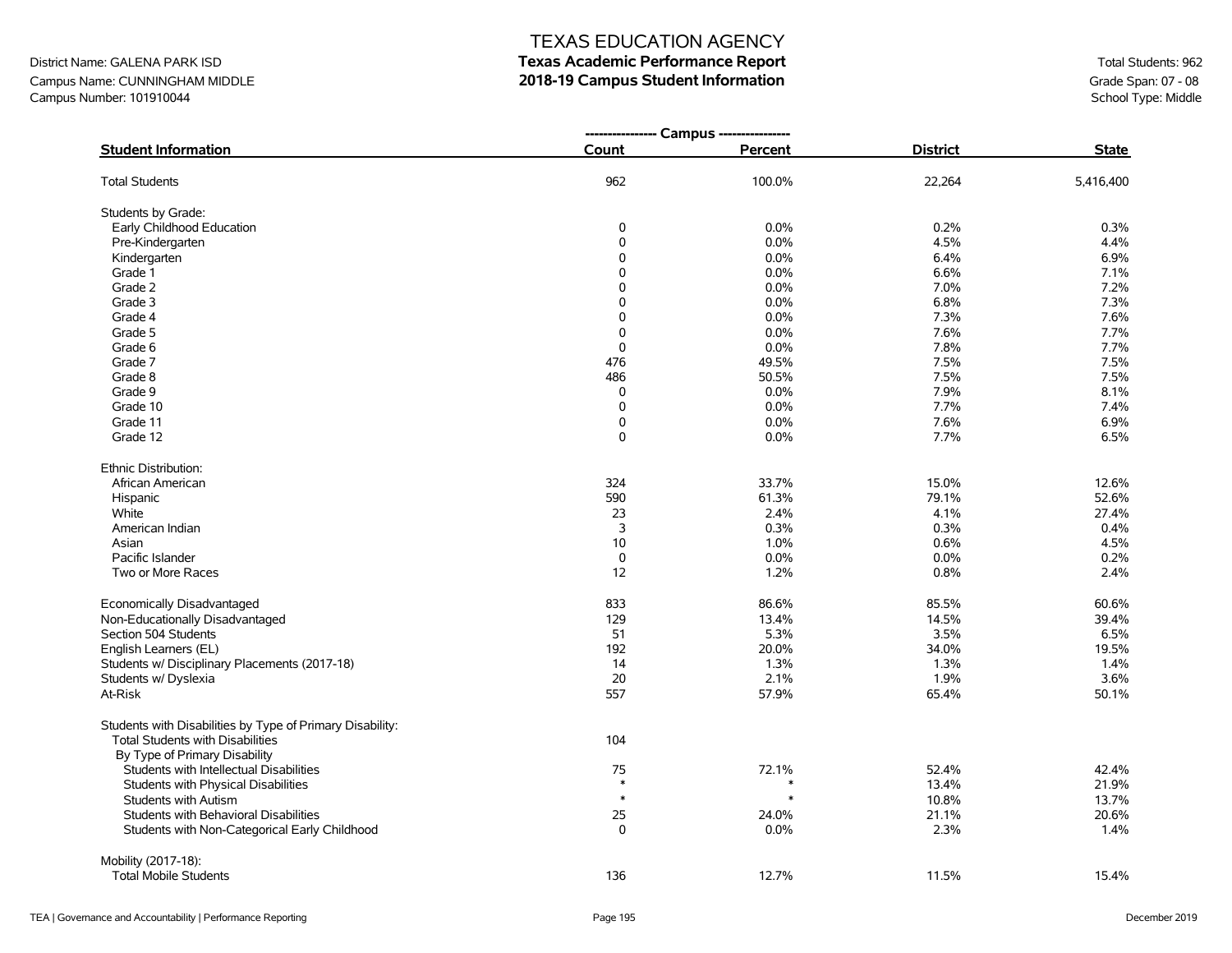## District Name: GALENA PARK ISD **Texas Academic Performance Report** Total Students: 962

Campus Name: CUNNINGHAM MIDDLE **2018-19 Campus Student Information**<br>Campus Number: 101910044<br>School Type: Middle Campus Number: 101910044

|                            | Campus ----------------<br>---------------- |         |                 |              |
|----------------------------|---------------------------------------------|---------|-----------------|--------------|
| <b>Student Information</b> | Count                                       | Percent | <b>District</b> | <b>State</b> |
| By Ethnicity:              |                                             |         |                 |              |
| African American           | 52                                          | 4.9%    |                 |              |
| Hispanic                   | 74                                          | 6.9%    |                 |              |
| White                      |                                             | 0.7%    |                 |              |
| American Indian            |                                             | 0.1%    |                 |              |
| Asian                      |                                             | 0.0%    |                 |              |
| Pacific Islander           | 0                                           | $0.0\%$ |                 |              |
| Two or More Races          |                                             | 0.2%    |                 |              |

|                            |                          | --------Non-Special Education Rates-------- |              |                          | --------Special Education Rates-------- |              |
|----------------------------|--------------------------|---------------------------------------------|--------------|--------------------------|-----------------------------------------|--------------|
| <b>Student Information</b> | Campus                   | <b>District</b>                             | <b>State</b> | Campus                   | <b>District</b>                         | <b>State</b> |
| Retention Rates by Grade:  |                          |                                             |              |                          |                                         |              |
| Kindergarten               | $\overline{\phantom{a}}$ | 3.2%                                        | 1.7%         | $\overline{\phantom{0}}$ | 6.5%                                    | 6.2%         |
| Grade 1                    | $\overline{\phantom{a}}$ | 6.3%                                        | 3.1%         | $\overline{\phantom{0}}$ | 5.3%                                    | 5.5%         |
| Grade 2                    | $\overline{\phantom{a}}$ | 4.1%                                        | 1.8%         | $\overline{\phantom{0}}$ | 2.1%                                    | 2.3%         |
| Grade 3                    | $\overline{\phantom{0}}$ | 2.5%                                        | $1.1\%$      | $\overline{\phantom{0}}$ | 0.7%                                    | 0.9%         |
| Grade 4                    | -                        | $1.2\%$                                     | 0.5%         | $\overline{\phantom{0}}$ | $0.0\%$                                 | 0.5%         |
| Grade 5                    | -                        | 0.1%                                        | $0.5\%$      | $\overline{\phantom{0}}$ | 0.6%                                    | 0.6%         |
| Grade 6                    | $\overline{\phantom{0}}$ | 0.1%                                        | 0.4%         | $\overline{\phantom{a}}$ | $0.0\%$                                 | 0.5%         |
| Grade 7                    | 0.0%                     | 0.1%                                        | 0.6%         | $0.0\%$                  | $0.0\%$                                 | 0.6%         |
| Grade 8                    | 0.2%                     | 0.1%                                        | 0.4%         | $0.0\%$                  | 0.6%                                    | 0.7%         |
| Grade 9                    | $\overline{\phantom{0}}$ | 0.3%                                        | 7.2%         | $\overline{\phantom{0}}$ | 1.2%                                    | 12.7%        |

| <b>Class Size Information</b>                  | Campus                   | <b>District</b> | <b>State</b> |
|------------------------------------------------|--------------------------|-----------------|--------------|
| Class Size Averages by Grade and Subject       |                          |                 |              |
| (Derived from teacher responsibility records): |                          |                 |              |
| Elementary:                                    |                          |                 |              |
| Kindergarten                                   | $\overline{\phantom{a}}$ | 18.0            | 18.9         |
| Grade 1                                        | $\overline{\phantom{a}}$ | 18.7            | 18.8         |
| Grade 2                                        | $\overline{\phantom{a}}$ | 18.1            | 18.7         |
| Grade 3                                        | $\overline{\phantom{a}}$ | 19.2            | 18.9         |
| Grade 4                                        | $\overline{\phantom{a}}$ | 18.3            | 19.2         |
| Grade 5                                        | $\overline{\phantom{a}}$ | 20.5            | 21.2         |
| Grade 6                                        | $\overline{\phantom{a}}$ | 22.7            | 20.4         |
| Secondary:                                     |                          |                 |              |
| English/Language Arts                          | 19.1                     | 15.4            | 16.6         |
| Foreign Languages                              | 23.0                     | 23.1            | 18.9         |
| <b>Mathematics</b>                             | 19.4                     | 18.3            | 17.8         |
| Science                                        | 20.3                     | 20.7            | 18.9         |
| Social Studies                                 | 21.8                     | 21.0            | 19.3         |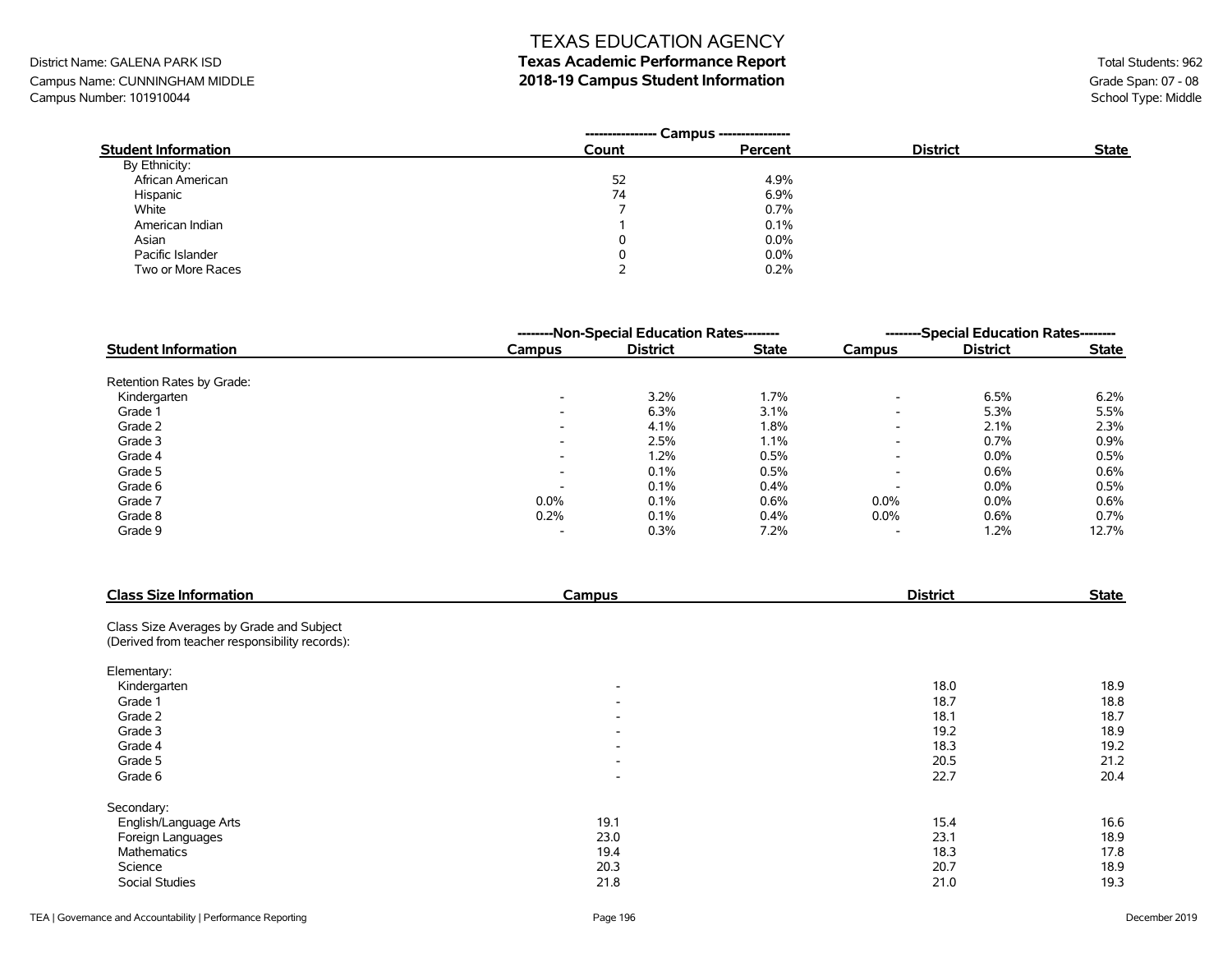## District Name: GALENA PARK ISD **Texas Academic Performance Report** Total Students: 962

Campus Name: CUNNINGHAM MIDDLE **2018-19 Campus Staff Information**<br>Campus Number: 101910044<br>School Type: Middle Campus Number: 101910044

|                                           |               | ---------------- Campus ---------------- |                 |              |
|-------------------------------------------|---------------|------------------------------------------|-----------------|--------------|
| <b>Staff Information</b>                  | Count/Average | Percent                                  | <b>District</b> | <b>State</b> |
| <b>Total Staff</b>                        | 79.2          | 100.0%                                   | 100.0%          | 100.0%       |
| Professional Staff:                       | 72.6          | 91.6%                                    | 59.4%           | 64.1%        |
| Teachers                                  | 60.4          | 76.3%                                    | 42.2%           | 49.8%        |
| <b>Professional Support</b>               | 8.1           | 10.2%                                    | 12.8%           | 10.1%        |
| Campus Administration (School Leadership) | 4.0           | 5.0%                                     | 2.7%            | 3.0%         |
| <b>Educational Aides:</b>                 | 6.7           | 8.4%                                     | 7.8%            | 10.3%        |
| Librarians & Counselors (Headcount):      |               |                                          |                 |              |
| Librarians                                |               |                                          |                 |              |
| Full-time                                 | 1.0           | n/a                                      | 19.0            | 4,414.0      |
| Part-time                                 | 0.0           | n/a                                      | 2.0             | 572.0        |
| Counselors                                |               |                                          |                 |              |
| Full-time                                 | 2.0           | n/a                                      | 47.0            | 12,433.0     |
| Part-time                                 | 0.0           | n/a                                      | 0.0             | 1,097.0      |
| Total Minority Staff:                     | 69.2          | 87.4%                                    | 77.1%           | 50.4%        |
| Teachers by Ethnicity and Sex:            |               |                                          |                 |              |
| African American                          | 43.7          | 72.3%                                    | 31.1%           | 10.6%        |
| Hispanic                                  | 7.7           | 12.8%                                    | 35.8%           | 27.7%        |
| White                                     | 7.0           | 11.6%                                    | 26.5%           | 58.4%        |
| American Indian                           | 0.0           | 0.0%                                     | 0.3%            | 0.3%         |
| Asian                                     | 2.0           | 3.3%                                     | 4.6%            | 1.7%         |
| Pacific Islander                          | 0.0           | 0.0%                                     | 0.1%            | 0.2%         |
| Two or More Races                         | 0.0           | 0.0%                                     | 1.5%            | 1.1%         |
| Males                                     | 24.6          | 40.6%                                    | 27.4%           | 23.8%        |
| Females                                   | 35.9          | 59.4%                                    | 72.6%           | 76.2%        |
| Teachers by Highest Degree Held:          |               |                                          |                 |              |
| No Degree                                 | 0.0           | 0.0%                                     | 1.2%            | 1.4%         |
| <b>Bachelors</b>                          | 33.7          | 55.8%                                    | 71.0%           | 73.6%        |
| <b>Masters</b>                            | 23.7          | 39.2%                                    | 26.3%           | 24.3%        |
| Doctorate                                 | 3.0           | 5.0%                                     | 1.5%            | 0.7%         |
| Teachers by Years of Experience:          |               |                                          |                 |              |
| <b>Beginning Teachers</b>                 | 3.7           | 6.2%                                     | 6.1%            | 7.0%         |
| 1-5 Years Experience                      | 18.8          | 31.1%                                    | 35.4%           | 28.9%        |
| 6-10 Years Experience                     | 15.0          | 24.8%                                    | 17.4%           | 19.0%        |
| 11-20 Years Experience                    | 14.0          | 23.2%                                    | 28.9%           | 29.3%        |
| Over 20 Years Experience                  | 8.9           | 14.7%                                    | 12.2%           | 15.7%        |
| Number of Students per Teacher            | 15.9          | n/a                                      | 16.4            | 15.1         |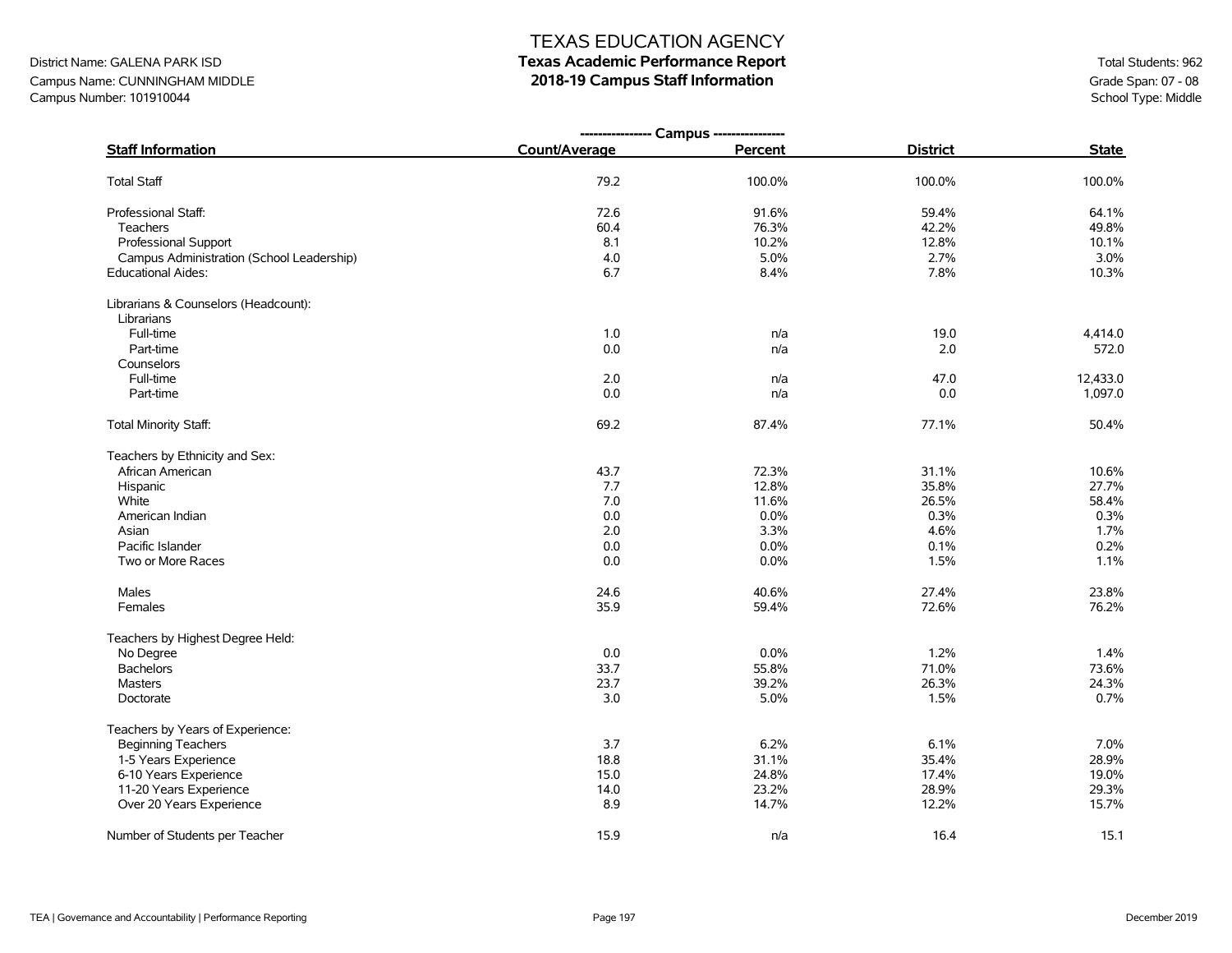## District Name: GALENA PARK ISD **Texas Academic Performance Report** Total Students: 962

Campus Name: CUNNINGHAM MIDDLE **2018-19 Campus Staff Information**<br>Campus Number: 101910044<br>School Type: Middle Campus Number: 101910044

| <b>Staff Information</b>                                             | Campus   | <b>District</b> | <b>State</b> |
|----------------------------------------------------------------------|----------|-----------------|--------------|
| Experience of Campus Leadership:                                     |          |                 |              |
| Average Years Experience of Principals                               | 5.0      | 6.1             | 6.3          |
| Average Years Experience of Principals with District                 | 5.0      | 5.2             | 5.4          |
| Average Years Experience of Assistant Principals                     | 7.3      | 4.7             | 5.3          |
| Average Years Experience of Assistant Principals with District       | 2.7      | 3.6             | 4.7          |
| Average Years Experience of Teachers:                                | 10.3     | 9.9             | 11.1         |
| Average Years Experience of Teachers with District:                  | 8.0      | 7.6             | 7.2          |
| Average Teacher Salary by Years of Experience (regular duties only): |          |                 |              |
| <b>Beginning Teachers</b>                                            | \$45,614 | \$52,247        | \$47,218     |
| 1-5 Years Experience                                                 | \$56,121 | \$55,581        | \$50,408     |
| 6-10 Years Experience                                                | \$57,217 | \$57,459        | \$52,786     |
| 11-20 Years Experience                                               | \$59,228 | \$59,344        | \$56,041     |
| Over 20 Years Experience                                             | \$68,656 | \$65,626        | \$62,039     |
| Average Actual Salaries (regular duties only):                       |          |                 |              |
| Teachers                                                             | \$58,308 | \$58,021        | \$54,122     |
| Professional Support                                                 | \$63,187 | \$66,406        | \$64,069     |
| Campus Administration (School Leadership)                            | \$89,766 | \$85,772        | \$78,947     |
| Instructional Staff Percent:                                         | n/a      | 58.2%           | 64.5%        |
| Contracted Instructional Staff (not incl. above):                    | 0.0      | 0.0             | 6,043.6      |